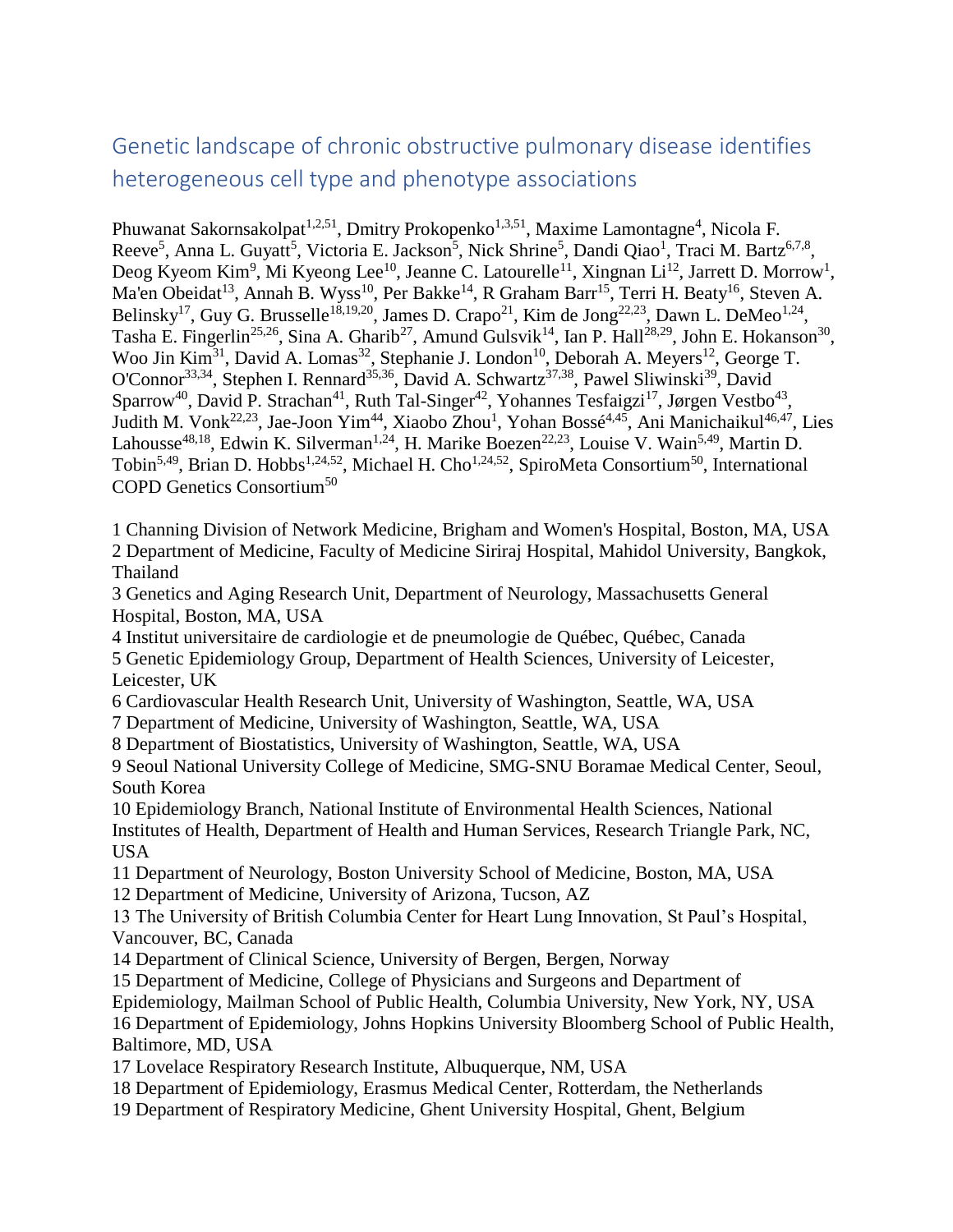20 Department of Respiratory Medicine, Erasmus Medical Center, Rotterdam, the Netherlands 21 Department of Medicine, Division of Pulmonary and Critical Care Medicine, National Jewish Health, Denver, CO, USA

22 University of Groningen, University Medical Center Groningen, Department of Epidemiology, Groningen, the Netherlands

23 University of Groningen, University Medical Center Groningen, Groningen Research Institute for Asthma and COPD (GRIAC), Groningen, the Netherlands

24 Division of Pulmonary and Critical Care Medicine, Brigham and Women's Hospital, Boston, MA, USA

25 Center for Genes, Environment and Health, National Jewish Health, Denver, CO, USA

26 Department of Biostatistics and Informatics, University of Colorado Denver, Aurora, CO, USA

27 Computational Medicine Core, Center for Lung Biology, UW Medicine Sleep Center, Department of Medicine, University of Washington, Seattle, WA, USA

28 Division of Respiratory Medicine, Queen's Medical Centre, University of Nottingham, Nottingham, UK

29 National Institute for Health Research Nottingham Biomedical Research Centre, Nottingham, UK

30 Department of Epidemiology, University of Colorado Anschutz Medical Campus, Aurora, CO, USA

31 Department of Internal Medicine and Environmental Health Center, School of Medicine, Kangwon National University, Chuncheon, South Korea

32 UCL Respiratory, University College London, London, UK

33 The National Heart, Lung, and Blood Institute's Framingham Heart Study, Framingham, MA, USA

34 Pulmonary Center, Department of Medicine, Boston University School of Medicine, Boston, MA, USA

35 Pulmonary, Critical Care, Sleep and Allergy Division, Department of Internal Medicine, University of Nebraska Medical Center, Omaha, NE, USA

36 Clinical Discovery Unit, AstraZeneca, Cambridge, UK

37 Department of Medicine, School of Medicine, University of Colorado Denver, Aurora, CO, USA

38 Department of Immunology, School of Medicine, University of Colorado Denver, Aurora, CO, USA

39 2nd Department of Respiratory Medicine, Institute of Tuberculosis and Lung Diseases, Warsaw, Poland

40 VA Boston Healthcare System and Department of Medicine, Boston University School of Medicine, Boston, MA, USA

41 Population Health Research Institute, St. George's University of London, London, UK 42 GSK R&D, Collegeville, PA, USA

43 School of Biological Sciences, University of Manchester, Manchester, UK

44 Division of Pulmonary and Critical Care Medicine, Department of Internal Medicine, Seoul National University College of Medicine, Seoul, South Korea

45 Department of Molecular Medicine, Laval University, Québec, Canada

46 Center for Public Health Genomics, University of Virginia, Charlottesville, VA, USA

47 Department of Public Health Sciences, University of Virginia, Charlottesville, VA, USA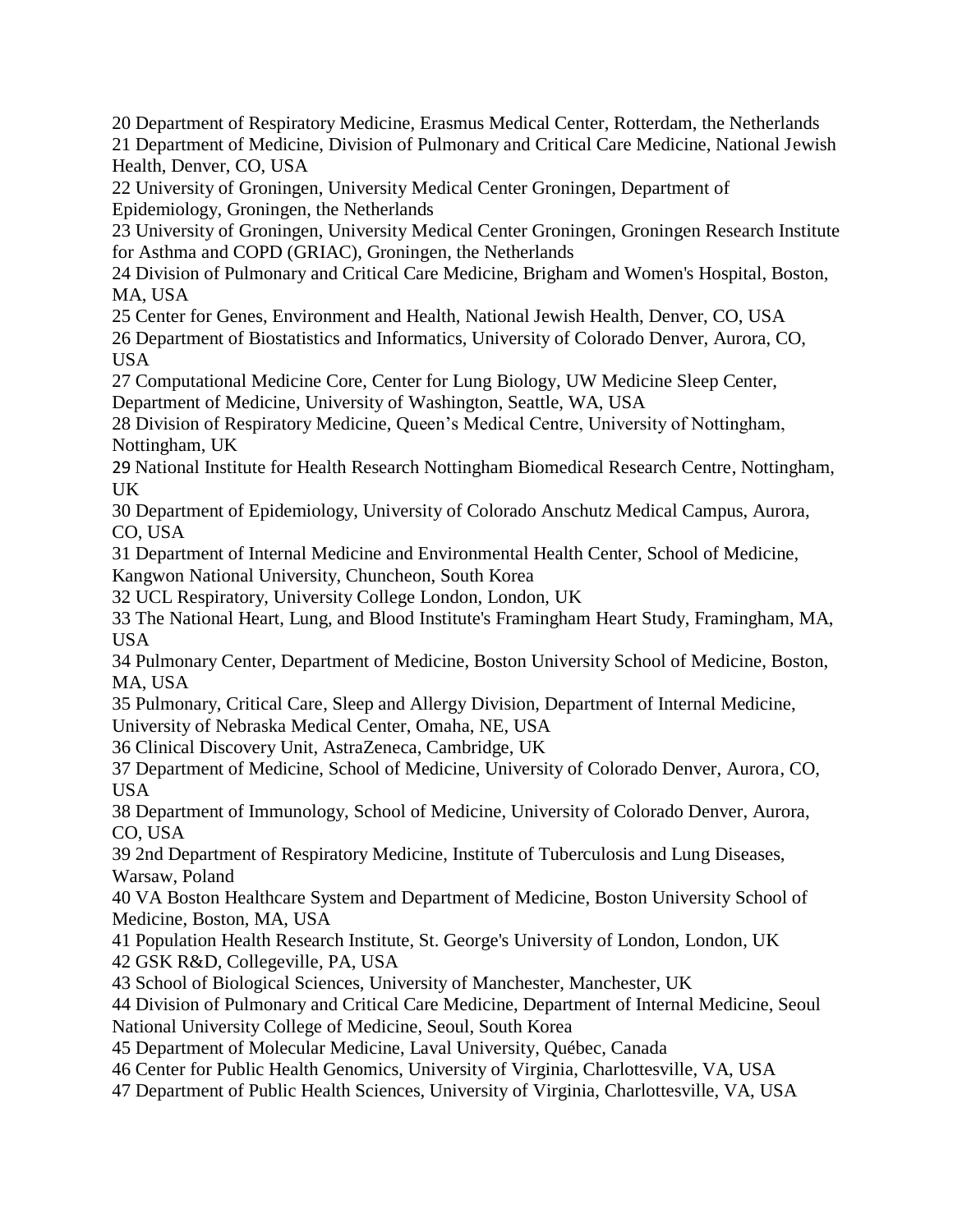Department of Bioanalysis, Ghent University, Ghent, Belgium National Institute for Health Research, Leicester Respiratory Biomedical Research Centre, Glenfield Hospital, Leicester, UK A full list of authors appears at the end of the article These authors contributed equally These authors jointly supervised the work

Correspondence should be addressed to M.H.C. [\(remhc@channing.harvard.edu\)](mailto:remhc@channing.harvard.edu).

# Abstract

Chronic obstructive pulmonary disease (COPD) is the leading cause of respiratory mortality worldwide. Genetic risk loci provide novel insights into disease pathogenesis. We performed a genome-wide association study in 35,735 cases and 222,076 controls from the UK Biobank and additional studies from the International COPD Genetics Consortium. We identified 82 loci with *P*-value  $< 5 \times 10^{-8}$ ; 47 were previously described in association with either COPD or populationbased lung function. Of the remaining 35 novel loci, 13 were associated with lung function in 79,055 individuals from the SpiroMeta consortium. Using gene expression and regulation data, we identified enrichment for loci in lung tissue, smooth muscle and several lung cell types. We found 14 COPD loci shared with either asthma or pulmonary fibrosis. COPD genetic risk loci clustered into groups of quantitative imaging features and comorbidity associations**.** Our analyses provide further support to the genetic susceptibility and heterogeneity of COPD.

## Introduction

Chronic obstructive pulmonary disease (COPD) is a disease of enormous and growing global burden<sup>1</sup>, ranked third as a global cause of death by the World Health Organization in 2016<sup>2</sup>. Environmental risk factors, predominately cigarette smoking, account for a large fraction of disease risk, but there is considerable variability in COPD susceptibility among individuals with similar smoking exposure. Studies in families and in populations demonstrate that genetic factors account for a substantial fraction of disease susceptibility. Similar to other adult-onset complex diseases, common variants likely account for the majority of population genetic susceptibility $3,4$ . Our previous efforts identified 22 genome-wide significant loci<sup>5</sup>. Expanding the number of loci can lead to novel insights into disease pathogenesis, not only through discovery of novel biology at individual loci<sup>6,7</sup>, but also across loci via identification functional links and specific cell types and phenotypes<sup>5</sup>.

We performed a genome-wide association study combining previously described studies from the International COPD Genetics Consortium  $(ICGC)^5$  with additional subjects from the UK Biobank<sup>8</sup>, a population-based study of several hundred thousand subjects with lung function and cigarette smoking assessment. We determined, through bioinformatic and computational analysis, the likely set of variants, genes, cell types, and biologic pathways implicated by these associations. Finally, we assessed our genetic findings for relevance to COPD-specific, respiratory, and other phenotypes.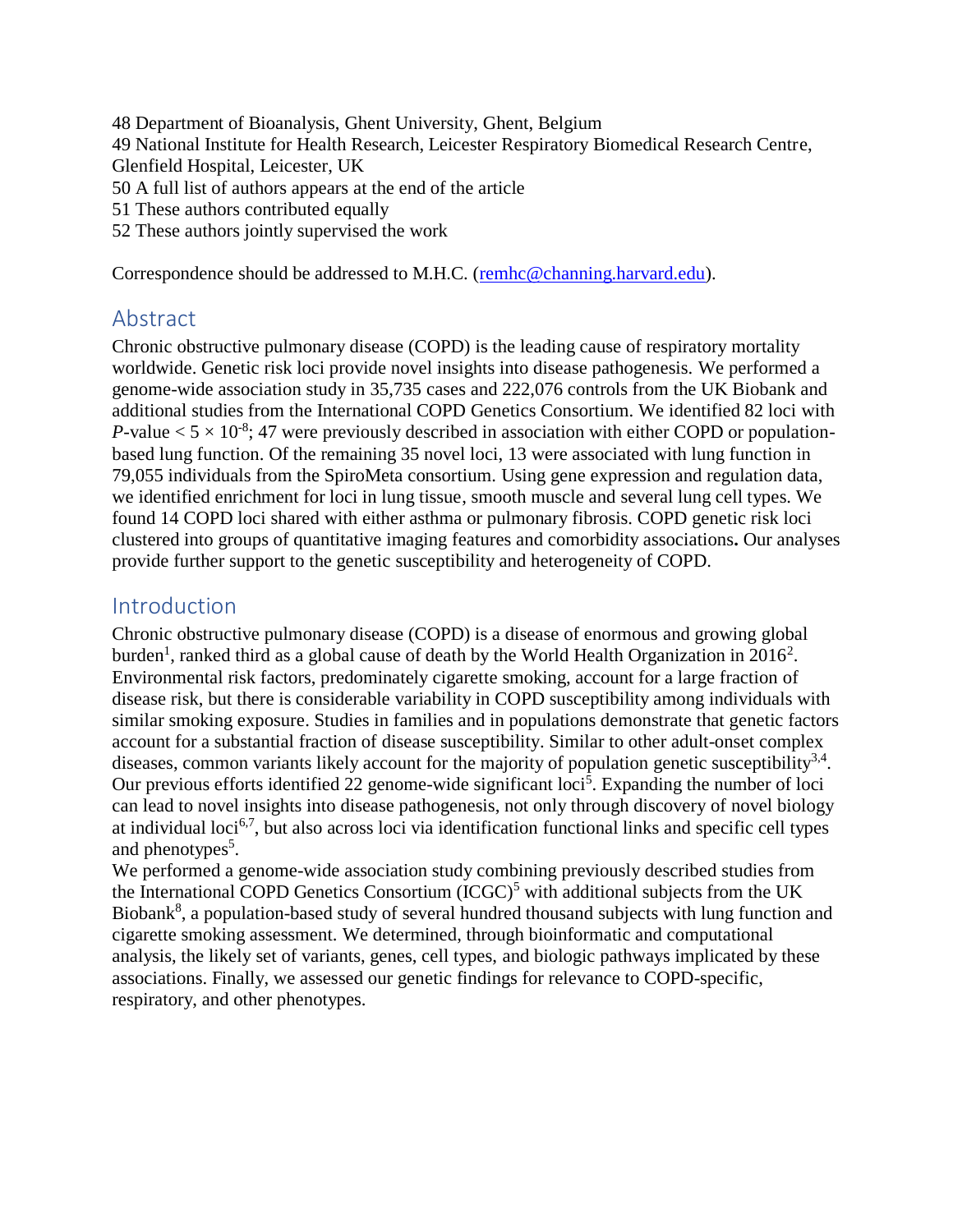# Results

#### Genome-wide association study of COPD

We included a total of 257,811 individuals from 25 studies in the analysis, including studies from International COPD Genetics Consortium and UK Biobank (**Figure 1**). We defined COPD based on pre-bronchodilator spirometry according to modified Global Initiative for Chronic Obstructive Lung Disease (GOLD) criteria for moderate to very severe airflow limitation<sup>9</sup>, as done previously<sup>5</sup>. This definition resulted in 35,735 cases and 222,076 controls (**Supplementary Table 1**). We tested association of COPD and 6,224,355 variants in a meta-analysis of 25 studies using a fixed-effects model. We found no evidence of confounding by population substructure using linkage disequilibrium score regression<sup>10</sup> (LDSC) intercept  $(1.0377, s.e. 0.0094)$ . We identified 82 loci (defined using 2-Mb windows) at genome-wide significance  $(P < 5 \times 10^{-8})$ (**Figure 1** and **2; Supplementary Figures 1** and **2**). Forty-seven of 82 loci were previously described as genome-wide significant in COPD<sup>5,11</sup> or lung function<sup>12–20</sup> (**Supplementary Table 2**), leaving 35 novel loci (**Table 1**) at the time of analysis. We then sought to replicate these loci. Given the strong genetic correlation between population-based lung function and COPD, we tested the lead variant at each locus for association with forced expiratory volume in 1 s (FEV<sub>1</sub>)or FEV<sub>1</sub>/forced vital capacity (FVC) in 79,055 individuals from SpiroMeta<sup>21</sup> (**Supplementary Table 3**). We identified 13 loci - *C1orf87, DENND2D, DDX1, SLMAP, BTC, FGF18, CITED2, ITGB8, STN1, ARNTL, SERP2, DTWD1,* and *ADAMTSL3 –* that replicated using a Bonferroni correction for a one-sided  $P < 0.05/35$ ; Table 1). Although not meeting the strict Bonferroni threshold, additional 14 novel loci were nominally significant in SpiroMeta (consistent direction of effect and one-sided *P* < 0.05): *ASAP2, EML4, VGLL4, ADCY5, HSPA4, CCDC69, RREB1, ID4, IER3, RFX6, MFHAS1, COL15A1, TEPP,* and *THRA* (**Table 1**), and all 82 loci showed consistent direction of effect with either  $FEV<sub>1</sub>$  or  $FEV<sub>1</sub>/FVC$  ratio in SpiroMeta (**Table 1** and Error! Reference source not found.). We note that 9 of our 35 novel loci were recently described in a contemporaneous analysis of lung function in UK Biobank<sup>21</sup>. None of the novel loci appeared to be explained by cigarette smoking, and variant effect sizes in ever- and never-smokers and including and excluding self-reported asthmatics were similar (**Supplementary Note**). In addition, we found no significant differences in variant effects by sex (**Supplementary Note**). Including all 82 genome-wide significant variants, we explain up to 7.0% of the phenotypic variance in liability scale, using a 10% prevalence of COPD, acknowledging that these effects are likely overestimated in the discovery sample. This represents up to a 48% increase in COPD phenotypic variance explained by genetic loci compared to the 4.7% explained by 22 loci reported in a recent GWAS of COPD<sup>5</sup>. Identification of secondary association signals

We used approximate conditional and joint analysis<sup>22</sup> to find secondary signals at each of the 82 genome-wide significant loci. We found 82 secondary signals at 50 loci, resulting in a total of 164 independent associations in 82 loci (**Supplementary Table 4**). Of 50 loci containing secondary associations, 33 were at loci previously described for COPD or lung function, and six at Bonferroni-replicated novel loci. Of 82 secondary associations, 20 reached genome-wide significance  $(P < 5 \times 10^{-8})$  (**Supplementary Table 4**). Of 61 novel (not previously described in COPD or lung function) independent associations, 21 reached a region-wise Bonferronicorrected threshold (one-sided  $P < 0.05$ /novel independent association(s) in each locus) in unconditioned associations from SpiroMeta (**Methods** and **Supplementary Table 4**).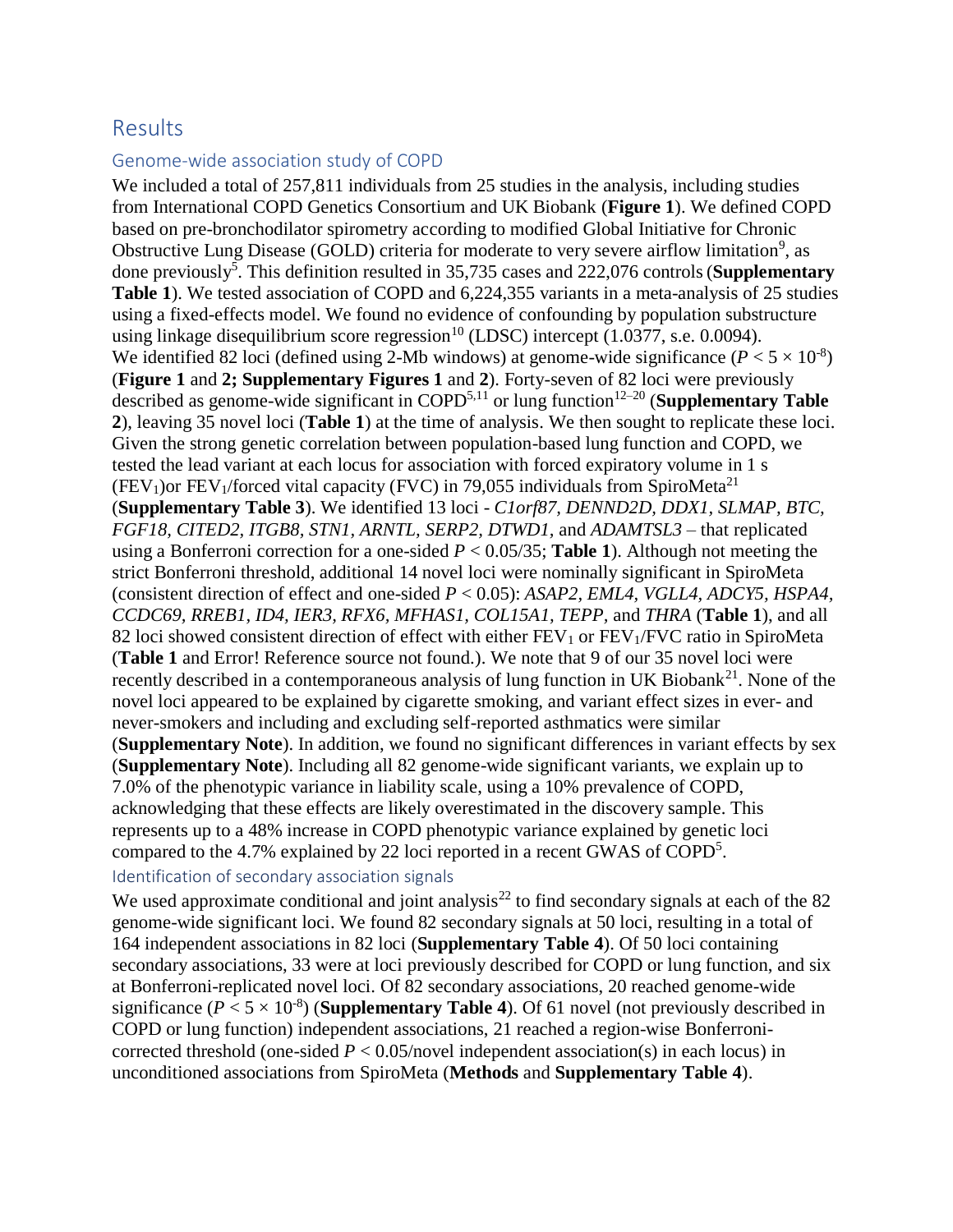#### Tissue and specific cell types

In determining the tissue in which COPD genetic variants function to increase COPD risk, lung is the obvious tissue to consider. However, COPD is a systemic disease<sup>23,24</sup> and within the lung the cell-types collectively contributing to disease pathogenesis are largely unknown. Furthermore, available databases include cell types relevant to lung (e.g. smooth muscle) but from other organs (e.g. the gastrointestinal tract). To identify putative causal tissues and cell types, we assessed the heritability enrichment in integrated genome annotations at the single tissue level<sup>25</sup> and tissue-specific epigenomic marks<sup>26</sup>. Lung tissue showed the most significant enrichment (enrichment =  $9.25$ ,  $P = 1.36 \times 10^{-9}$ ), as previously described, though significant enrichment was also seen in heart (enrichment =  $6.85$ ,  $P = 3.83 \times 10^{-8}$ ) and the gastrointestinal (GI) tract (enrichment = 5.53,  $P = 6.45 \times 10^{-11}$ ). In an analysis of enriched epigenomic marks, the most significant enrichment was in fetal lung and GI smooth muscle DNase hypersensitivity sites (DHS) ( $P = 6.75 \times 10^{-8}$ ) and H3K4me1 ( $P = 7.31 \times 10^{-7}$ ) (**Supplementary Table 5**). To identify the source of association within lung tissue, we tested for heritability enrichment using singlecell chromatin accessibility<sup>27</sup> (ATAC-Seq) and gene expression (RNA-Seq) from human<sup>28,29</sup> and murine<sup>30</sup> lung (**Supplementary Table 5**). Using LD score regression in murine ATAC-Seq data, we found enrichment of chromatin accessibility in several cell types, including endothelial cells (most significant), type 1, and type 2 alveolar cells (the latter among the highest fold-enrichment [**Supplementary Table 5a**]). Results using LD score regression<sup>31</sup> or SNPsea<sup>32</sup> on single-cell RNA-Seq varied, with nominal *P*-values for genes expressed in type 2 alveolar cells, basal-like cells, club cells, fibroblasts and smooth muscle cells (**Supplementary Tables 5b,c**).

#### Fine-mapping of associated loci

To identify the most likely causal variants at each locus, we performed fine mapping using Bayesian credible sets<sup>33</sup>. Including 160 potential primary and secondary association signals (excluding four variants in the major histocompatibility complex [MHC] region), 61 independent signals had a 99% credible set with fewer than 50 variants; 34 signals had credible sets with fewer than 20 variants (**Supplementary Figure 3**). Eighteen loci had a single variant with a posterior probability of driving association (PPA) greater than 60% including the *NPNT* (4q24) locus, where the association could be fine-mapped to a single intronic variant, rs34712979 (NC\_000004.11:g.106819053G>A, see **Supplementary Note** and **Supplementary Table 6**). Most sets included variants that overlapped genic enhancers of lung-related cell types (e.g., fetal lung fibroblasts, fetal lung, and adult lung fibroblasts) and were predicted to alter transcription binding motifs (**Supplementary Table 6**). Of 61 credible sets with fewer than 50 variants, eight sets contained at least one deleterious variant. These deleterious variants included 1) missense variants affecting *TNS1, RIN3, ADGRG6, ADAM19, ATP13A2, BTC*, and *CRLF3*; and 2) a splice donor variant affecting a lincRNA - AP003059.2.

#### Candidate target genes

In most cases, the closest gene to a lead SNP will not be the gene most likely to be the causal or effector gene of disease-associated variants<sup>34–36</sup>. Thus, to identify the potential effector ('target') genes underlying these genetic associations, we integrated additional molecular information including gene expression, gene regulation (open chromatin and methylation data), chromatin interaction, co-regulation of gene expression with gene sets, and coding variant data (**Methods** and **Figure 3**).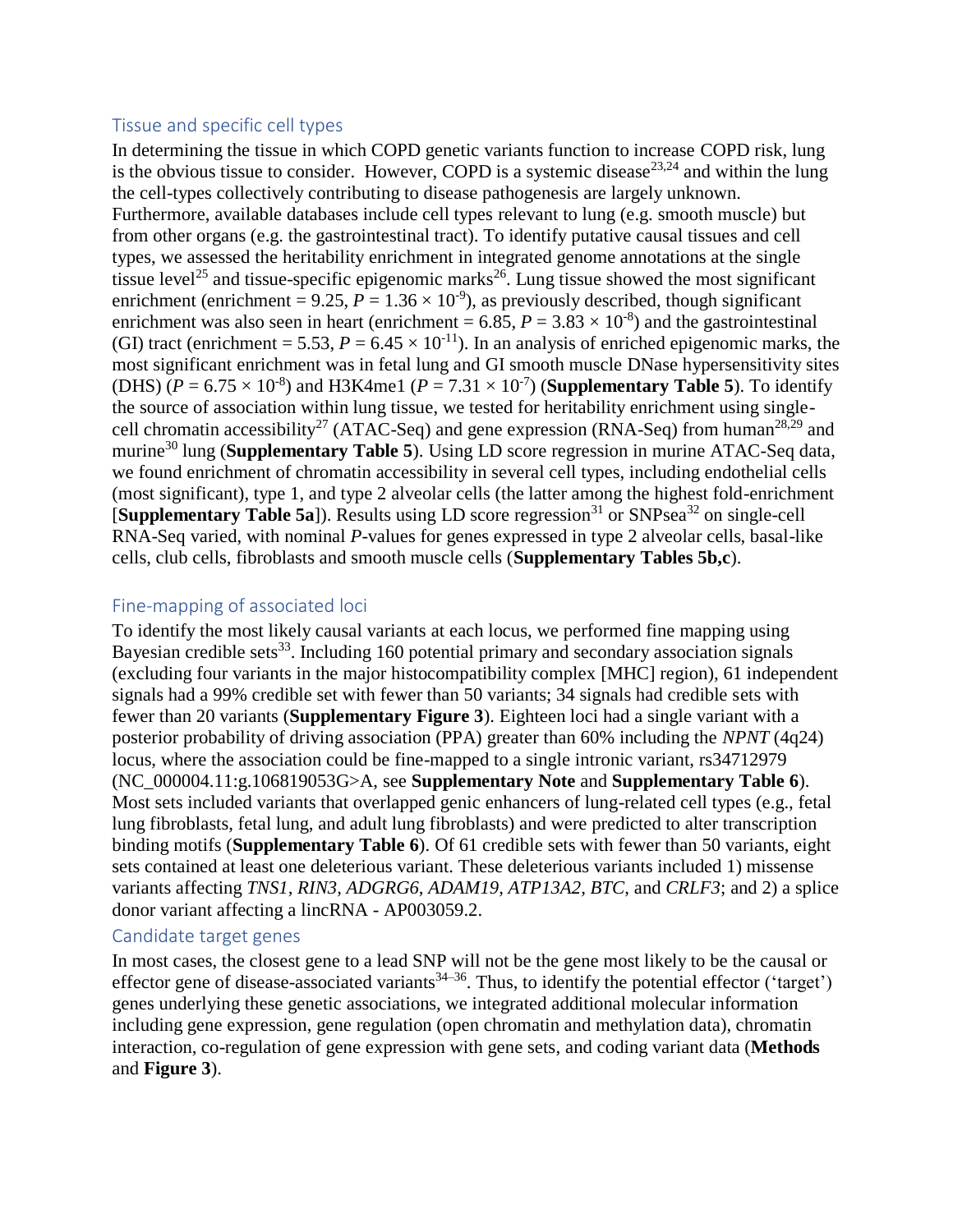At 82 loci, 472 genes within +/- 1 Mb of top associated variants were implicated by analysis of least one dataset; 106 genes were implicated by lung gene expression<sup>37,38</sup>, and an additional 50 genes by  $>= 2$  other datasets (methylation<sup>39</sup>, chromatin interaction<sup>40</sup>, open chromatin regions<sup>41</sup>, similarity in gene sets<sup>42</sup> or deleterious coding variants<sup>43</sup> [Figure 3]), for a total of 156 genes meeting more stringent criteria. Excluding loci in the MHC region, the median number of potentially implicated genes per locus was four, with a maximum of 17 genes (7q22.1 and 17q21.1). The median distance of implicated genes to top associated variants was 346 Kb. Among 82 loci, 60 (73%) included the nearest gene. We identified 20 genes with supportive evidence from exome sequencing data. Two genes (*ADAM19* and *ADAMTSL3*) were implicated by five datasets (**Figure 3**) and another two (*EML4* and *RIN3*) were implicated by four datasets. A summary of all genes implicated using these approaches is included in **Supplementary Table 7**.

## Associated pathways

To gain further functional insight of associated genetic loci, we performed gene-set enrichment analysis using DEPICT<sup>42</sup>. Among 165 enriched gene sets at false discovery rate (FDR) < 5%, 44% of them were related to the developmental process term, with nominal *P* for lung development of  $1.02 \times 10^{-6}$ ; significant sub-terms included lung alveolus development (*P* = 0.0003) and lung morphogenesis ( $P = 0.0005$ ). We also found enrichment of extracellular matrix-related pathways including laminin binding, integrin binding, mesenchyme development, cell-matrix adhesion, and actin filament bundles. Additional pathways of note included histone deacetylase binding, the Wnt receptor signaling pathway, SMAD binding, the MAPK cascade, and the transmembrane receptor protein serine/threonine kinase signaling pathway. Full enrichment analysis results including the top genes for each DEPICT gene set are shown in **Supplementary Table 8**.

### Identification of drug targets

GWAS is also useful for identifying drug targets either at the individual gene<sup>18,44,45</sup> or genomewide level<sup>46,47</sup>. Of 482 candidate target genes, 60 genes could be targeted by at least one approved or in-development drug<sup>48</sup>, totaling 428 drugs with 144 different modes of action (**Supplementary Table 9**). Druggable targets at novel loci for COPD and lung function included *ABHD6, CDKL2, GSTO2, KCNC4*, *PDHB*, *SLK*, and *TRPM7*. We also identified drugs for repurposing in COPD using transcriptome-wide associations and drug-induced gene expression signatures<sup>49</sup> (**Supplementary Note**).

### Phenotypic effects of COPD-associated variants

To characterize the phenotypic effects of 82 genome-wide significant loci, we performed a phenome-wide association analysis within the deeply phenotyped COPDGene study (**Methods**). We assessed for common patterns of phenotype associations for the 82 loci by using hierarchical clustering across scaled Z scores of phenotype-variant associations. We identified two clusters of variants differentially associated with two sets of phenotypes (**Supplementary Figure 4**). As these two variant-phenotype clusters appeared to be driven by computed tomography (CT) imaging features, we repeated variant clustering limited to quantitative computed tomography imaging features. We again found two clusters of variants, differentiated by association with quantitative emphysema, emphysema distribution, gas trapping, and airway phenotypes (**Figure 4a**). Additionally, we evaluated the association of the 82 genome-wide significant variants in a prior GWAS of emphysema and airway quantitative computed tomography features<sup>50</sup> (**Supplementary Table 10**).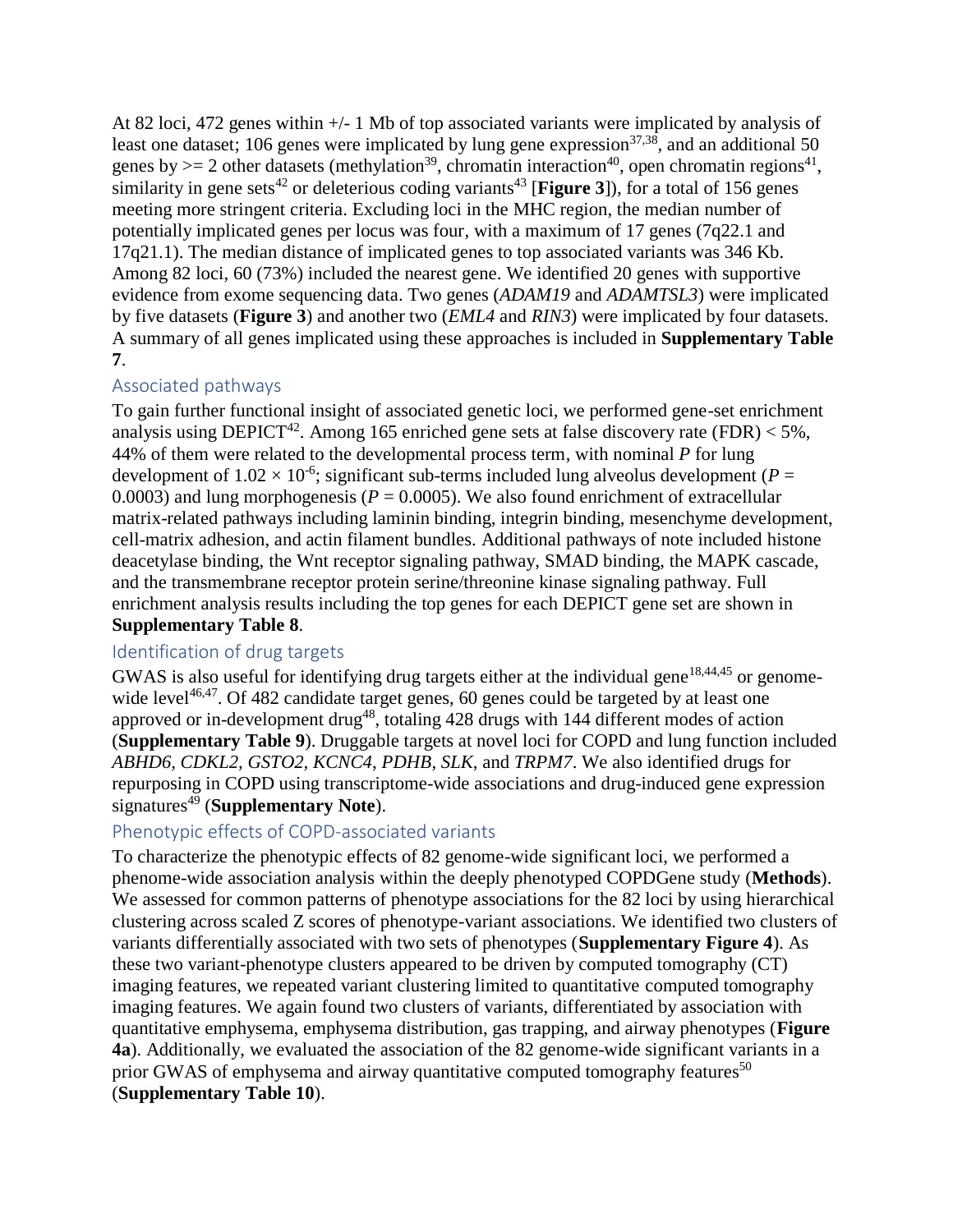We also examined all genome-wide significant loci in the NHGRI-EBI GWAS Catalog<sup>51</sup> (**Supplementary Figure 5**, **Supplementary Table 11**) and looked for trait-associated variants in linkage disequilibrium  $(r^2 > 0.2)$  with our lead COPD-associated variants. Many variants were associated with anthropometric measures including height and body mass index (BMI), measurements on blood cells (red and white cells), and cancers. COPD is well known to have many common comorbidities, such as coronary artery disease (CAD), type 2 diabetes mellitus (T2D), osteoporosis, and lung cancer. Of these diseases and 13 additional traits, we confirmed previously reported overall genetic correlation (using linkage disequilibrium score regression<sup>52</sup>) of COPD with lung function, asthma, and height, and found evidence of modest correlation between COPD and lung cancer (**Supplementary Note**). However, at individual loci, and using more stringent linkage disequilibrium  $(r^2 > 0.6)$ , we found evidence of shared risk factors for these comorbid diseases and COPD including a genome-wide significant variant near *PABPC4* associated with T2D, four variants with CAD (near *CFDP1, DMWD, STN1*, and *TNS1*), and a variant near *SPPL2C* with bone density (**Figure 4b**).

#### Overlapping loci with asthma and pulmonary fibrosis

Based on our previous identification of genetic overlap of COPD with asthma, and COPD with pulmonary fibrosis, we examined loci for specific overlap with these two diseases. In asthma, we noted an  $r^2 > 0.2$  with one of our variants and previously reported variants at *ID2*, *ZBTB38*, *C5orf56, MICA, AGER, HLA-DQB1, ITGB8, CLEC16A,* and *THRA.* In pulmonary fibrosis, in addition to our previously described overlap at *FAM13A*, *DSP*, and 17q21, we noted overlapping associations at *ZKSCAN1* and *STN1* (**Supplementary Table 12**). To more closely examine overlap, we applied a Bayesian method (gwas-pw $^{53}$ ) of COPD associations from our current GWAS with previous GWASs of asthma (limited to those of European ancestry) and pulmonary fibrosis<sup>54,55</sup>. To mitigate the results of including asthma among our COPD cases, we performed analysis for overlap with asthma removing self-reported asthmatics from UK Biobank for this analysis (**Methods**). We identified 14 shared genome segments (posterior probability > 70%), 9 with asthma and 5 with pulmonary fibrosis (**Figure 4c**, **Supplementary Table 13**). In addition to the three segments shared with pulmonary fibrosis identified in the previous study<sup>5</sup> ( $FAM13A$ , *DSP,* and the 17q21 locus – here nearest *CRHR1*), we identified two new segments including loci near *ZKSCAN1* and *STN1* (formerly known as *OBFC1)*. Shared variants between COPD and pulmonary fibrosis all had an opposite effect (i.e., increasing risk for COPD but protective for pulmonary fibrosis). In asthma, we identified five shared segments in the 6p21-22 regions, as well as *ADAM19, ARMC2, ELAVL2,* and *STAT6*. With the exception of *STAT6*, overlapping variants showed the same direction of effect.

## **Discussion**

Genetic factors play an important role in COPD susceptibility. We examined genetic risk of COPD in a genome-wide association study of 35,735 cases and 222,076 controls. We identified 82 genome-wide significant loci for COPD, of which 47 were previously identified in genomewide association studies of COPD or population-based lung function. Of 35 loci not previously described at the time of analysis, 13 replicated in an independent study of population-based lung function. We used several data sources to attempt to assign causal genes at each locus, identifying 156 genes at 82 loci that were supported by either gene expression or a combination of at least 2 other data sources. Our results identify specific genes, cell types, and biologic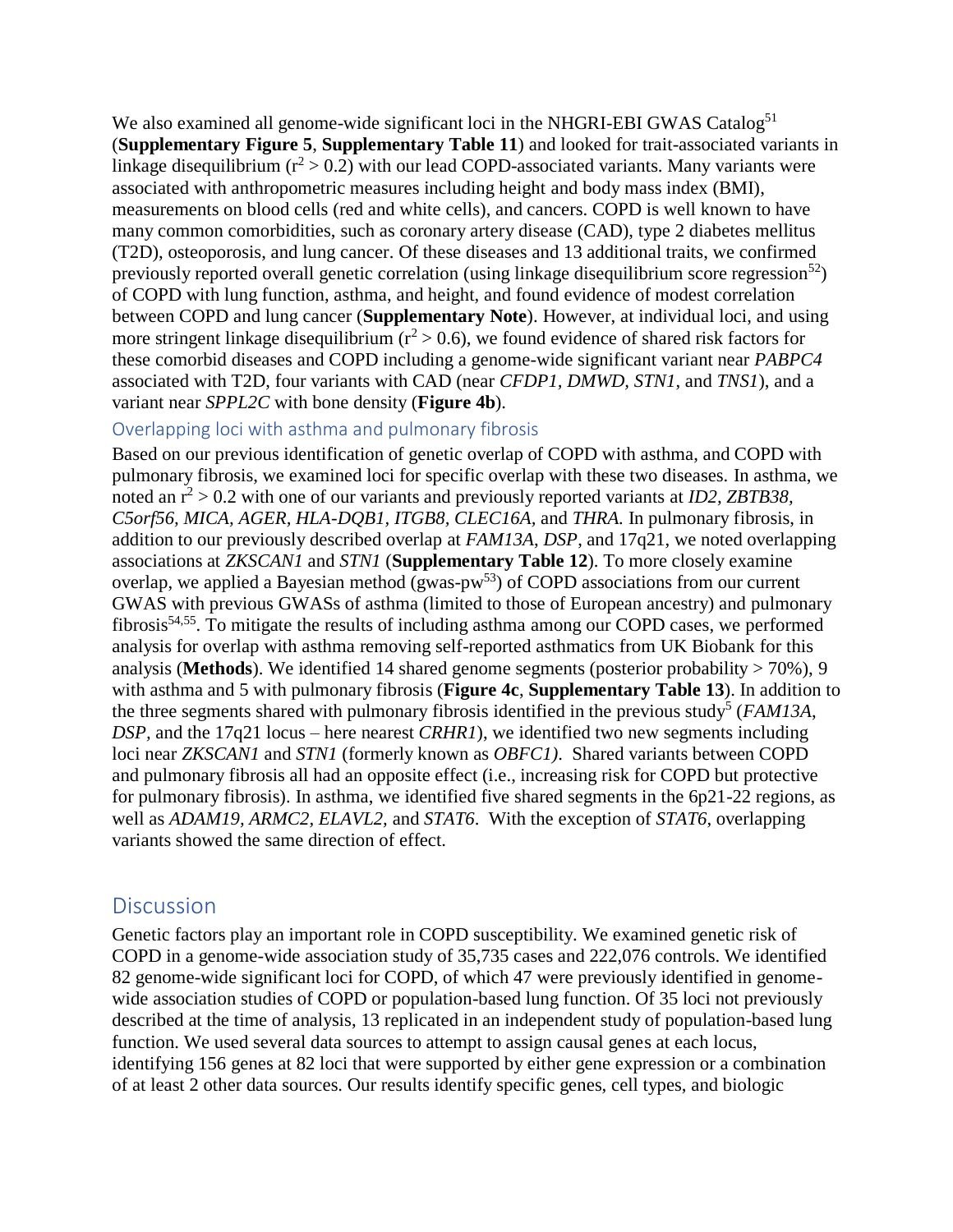pathways for targeted study and also suggest a genetic basis for the clinical heterogeneity seen in COPD.

Our study supports the role of early life events in the risk of COPD. Gene set enrichment analysis identified developmental pathways both specific to the lung (e.g., lung morphogenesis and lung alveolar development) and related to the lung (e.g., the canonical Wnt receptor<sup>56,57</sup>, the MAPK/ERK, and the nerve growth factor receptor signaling pathways). We also confirmed enrichment of heritability in epigenomic marks of fetal lung. Our findings are consistent with epidemiologic studies demonstrating that a substantial portion of the risk of COPD may develop in early life: genetic variants may set initial lung function<sup>58</sup> and patterns of growth<sup>58–60</sup>. While further work will be needed to confirm the causal variants and genes affected by our variants, testing the role of these genes in lung development-relevant murine or ex-vivo models – for example, determining whether the perturbation of these genes changes proliferation and differentiation of lung epithelial progenitors in induced pluripotent cell-derived lung alveolar type 2 cells 44 – could provide experimental evidence of the role of these genes in early life susceptibility. Ultimately, the goal of this work would be to identify targets for or subsets of high risk individuals early in the disease course, or molecular candidates that may affect lung repair and regeneration<sup>61</sup>.

Apart from genes related to lung development, our analyses highlighted several genes and pathways already of interest in COPD therapy (e.g. *CHRM3* / acetylcholine receptor inhibitors, the *MAPK* pathway) – supporting the role of genetic analyses in finding therapeutic targets  $18,62$  – and newer genes that could inform future functional studies. We identified interleukin 17 receptor D (*IL17RD*), as a potential effector gene at the 3p14 locus. Numerous studies have examined the role of IL-17A in COPD $^{63}$ , and IL17RD can differentially regulate pathways employed by IL-17 $A^{64}$ . Chitinase acidic (*CHIA*) at 1p13.3, which encodes a protein that degrades chitin<sup>65</sup>, exhibits lung-specific expression<sup>66,67</sup>. CHIA variants have been associated with  $FEV<sub>1</sub><sup>68</sup>$ , asthma<sup>69–72</sup>, and acid mammalian chitinase activity<sup>71,73</sup>. We identified several potential effector genes related to extracellular matrix, cell adhesion, cell-cell interactions, and elastinassociated microfibrils<sup>74–76</sup>, some of which have been previously identified in studies of lung function<sup>15</sup>. These include integrin family members that mediate cell-matrix communication (e.g., *ITGA1, ITGA2*, *ITGA8*77–79), an integrin ligand encoding gene (*NPNT*<sup>80</sup>), and genes encoding matrix proteins (e.g., *MFAP2* and *ADAMTSL3*)*. ADAMTSL3* plays a role in cell-matrix interactions related to the assembly of fibrillin and microfibril biogenesis $81-83$  and of our candidate effector genes was supported by the greatest number of bioinformatic analyses. Recombinant forms of other *ADAMTS*-like proteins demonstrate experimental evidence of promoting and enhancing fibrillin and microfibril deposition and assembly<sup>84,85</sup>. ADAMTSL3 may play a role in preventing emphysematous destruction of lung tissue by ADAMTS in COPD. In addition to identifying the effector gene, knowing the effector cell type is critical for functional studies. We identified an overall enrichment of epigenomic marks in lung tissue and smooth muscle (also identified in studies of lung function<sup>16</sup>). This latter association was found in gastrointestinal tissue cell types; respiratory smooth muscle is absent in the analyzed datasets. We also performed analyses of single-cell data in an attempt to identify the specific lung cell types in which our top variants are potentially functioning. We found evidence for enrichment of several cell types, including but not limited to endothelial cells, alveolar type 2 cells, and basallike cells. Each of these cell types has been postulated to have a role in the development of  $COPD<sup>86-88</sup>$ , and our data are consistent with the likely heterogeneity of lung cell types contributing to COPD susceptibility. The lung comprises at least 40 different resident cell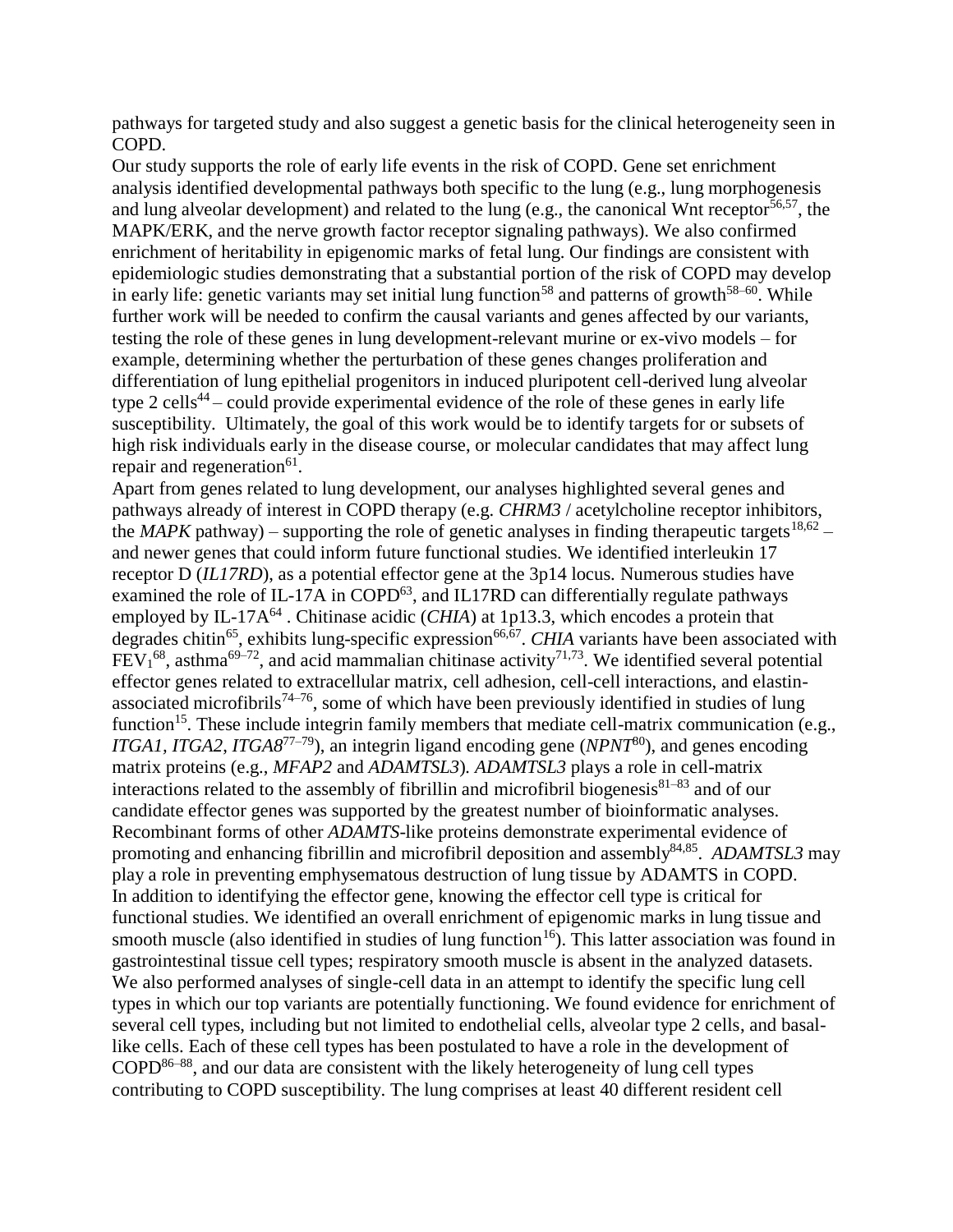types<sup>89</sup>, most of which are not distinctly represented in these datasets. Thus, while our findings support the investigation of specific cell types for further functional studies, they also highlight the need for profiling of lung-relevant cell types and loci-specific analyses.

Characterization of functional variant effects could lead to better disease subtyping and more targeted therapy for COPD. Cluster analysis on hundreds of COPD-associated features in the more extensively phenotyped COPDGene cohort showed heterogeneous effects of genetic variants on COPD-related phenotypes, including computed tomography (CT) measurements of airway abnormalities and emphysema – well-described sources of heterogeneity in COPD $^{90-92}$ . Analyzing hundreds of diseases/traits in GWAS Catalog, we identified overlapping associations with various diseases/traits in multiple organ systems, comorbidities such as coronary artery disease, bone mineral density, and type 2 diabetes mellitus (T2D). The COPD-associated *PABPC4* locus was associated with  $T2D<sup>93</sup>$  and C-reactive protein (CRP) level<sup>94</sup>. Although a causal gene in this locus and its contribution to COPD is unknown, its association with T2D may suggest a shared disease pathway and drug targets. Together, the identification of variable COPD risk loci associations with sub-phenotypes and other diseases  $95,96$  may have potential for more nuanced approaches to therapy for COPD. Overall, our phenotype, gene, and pathway analyses illustrate the utility of both searching for enrichment of genetic signals overall, and performing a more detailed identification of the effects of individual variants or groups of variants. We performed additional specific analysis in two diseases that overlap with COPD, asthma and pulmonary fibrosis. While a genome-wide genetic correlation of COPD and asthma has been previously described<sup>5</sup>, our analysis is the first to identify specific shared genetic segments between asthma and COPD. While the effects at most of these shared segments were concordant in direction, one of the segments of particular interest was near *STAT6*, which had opposite directions of effect in the two diseases. *STAT6* plays a role in T helper (Th) type 2-dependent inflammation, and is activated by interleukin-4 and interleukin-13 (IL-4 and IL-13) $\frac{97}{7}$ . IL-13, in turn, has been found to be increased in asthmatic airways<sup>98</sup> but decreased in severe emphysema<sup>99</sup>. In pulmonary fibrosis, variants at all overlapping loci have an opposite direction of effect compared to COPD<sup>5</sup>. These effects raise the possibility that specific therapies for one disease could increase the risk of the other disease, which may be worth evaluating in treatment trials. The reasons why genetic effects are divergent between COPD and fibrosis are unclear, but these identified opposite effects could point to molecular switches that influence why some smokers develop emphysema while others develop pulmonary fibrosis. While pulmonary fibrosis is an uncommon disease and specifically excluded in several of our COPD case-control cohorts, interstitial lung abnormalities are increasingly being recognized as a potential precursor to fibrosis, and an inverse relationship between these abnormalities and emphysema has been previously identified<sup>100</sup>. Mechanistically, some have hypothesized that the divergent derangement of Wnt and Notch signaling pathways<sup>101</sup> and mesenchymal cell fate<sup>102</sup> may be responsible for the distinct development of these two diseases. We also describe an overlapping region at the *STN1* (previously known as *OBFC1*) locus. *STN1* plays a role in telomere maintenance<sup>103</sup>; shortened telomeres have been observed in both COPD and idiopathic pulmonary fibrosis (IPF)<sup>104,105</sup>, and rare genetic variants in the telomerase pathway have been implicated in both pulmonary fibrosis and emphysema – albeit with concordant effects on either  $disease<sup>106</sup>$ .

While our study a large genome-wide association study of COPD, individuals meeting our criteria for COPD in the UK Biobank may be different from other studies, especially for smoking history. We used the same definition of COPD as in our prior analysis<sup>5</sup>, which included non-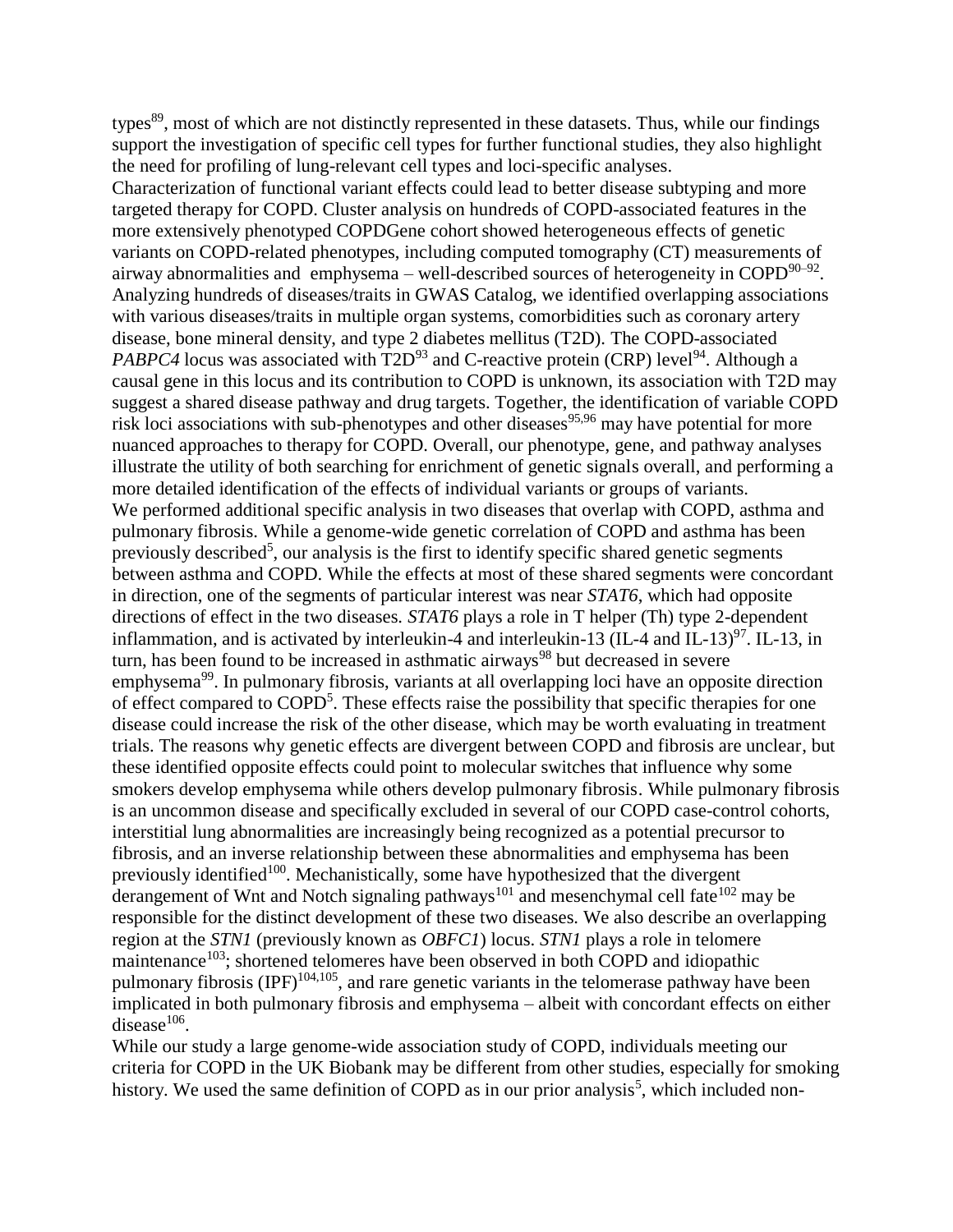smokers. Our use of pre-bronchodilator spirometry to define COPD (allowing us to maximize sample size) as well as population-based lung function for replication could bias our findings against variants that are only associated with more severe forms of COPD. We did not exclude other causes of airway obstruction such as asthma, noting that asthma frequently overlaps with, and is misdiagnosed in  $\text{COPD}^{107}$ . We performed several additional analyses to determine whether our results were driven by, or markedly different, by smoking status, asthma, or use of pre- instead of post-bronchodilator spirometry to define COPD. The results of these additional analyses did not indicate a substantial impact of these factors on our overall findings, and together with prior analyses<sup>5,16</sup>, suggest that bias due to these factors is likely small. However, our study was not designed to identify differences between subgroups, and we cannot rule out a role for studying more severe disease or disease subtypes. We note that the alpha-1 antitrypsin locus (*SERPINA1*) was identified as genome-wide significant in smaller studies of emphysema and in smokers with severe  $\text{COPD}^{108}$ . In the current study, the association of the PiZ allele (NC\_000014.8:g.94844947C>T, rs28929470) had  $P = 2.2 \times 10^{-5}$  using moderate-to-severe cases (FEV<sub>1</sub> < 80% predicted), and a smaller *P*-value ( $1.4 \times 10^{-6}$ ) in severe cases (FEV<sub>1</sub> < 50%) predicted) despite a smaller sample size, a phenomenon we have previously described<sup>11</sup>. Thus, despite the strong overlap of COPD with quantitative spirometry, new loci may be identified through studies of sufficiently large subsets of COPD patients and with more specific and homogeneous COPD phenotypes. Given suggestive evidence for replication using a related (but not identical) phenotype for additional novel loci beyond the 13 meeting a Bonferroni-corrected threshold for significance, we chose to include all loci significant in discovery in subsequent analyses, recognizing that we likely included some false positive associations. Our study focused on relatively common variants, predominantly in individuals of European ancestry; more detailed studies of rare variants, the human leukocyte antigen (HLA) regions, and other ethnicities are warranted, but broader multi-ethnic analyses are limited by the number of cases in currently available cohorts. Although COPD sex differences have been reported<sup>109</sup>, we did not identify significant sex-specific differences in effect sizes of the 82 top variants. Future studies including more subjects and methodological advances may be needed to elucidate this effect. The global burden of COPD is increasing. Our work finds a substantial number of new loci for COPD and uses multiple lines of supportive evidence to identify potential genes and pathways for both existing and novel loci. Further investigation of the genetic overlap of COPD with other respiratory diseases and the phenotypic effects of top loci finds new shared loci for asthma and idiopathic pulmonary fibrosis and suggests heterogeneity across COPD-associated loci. Together, these insights provide multiple new avenues for investigation of the underlying biology and the potential therapeutics in this deadly disease.

## Acknowledgements

This work was supported by the Prince Mahidol Award Youth Program Scholarship (P.S.); NHLBI R01HL084323, R01HL113264, R01HL089856, and P01HL105339 (E.K.S.); K08HL136928 (B.D.H.), the Parker B. Francis Research Opportunity Award (B.D.H.); R01HL113264, R01HL137927, P01HL105339 and P01HL132825 (M.H.C.). This research has been conducted using the UK Biobank Resource under application number 20915 (M.H.C.) and 648 (M.D.T.). Please refer to the **Supplementary Note** for full acknowledgements. The funding body has no role in the design of the study and collection, analysis, and interpretation of data and in writing the manuscript.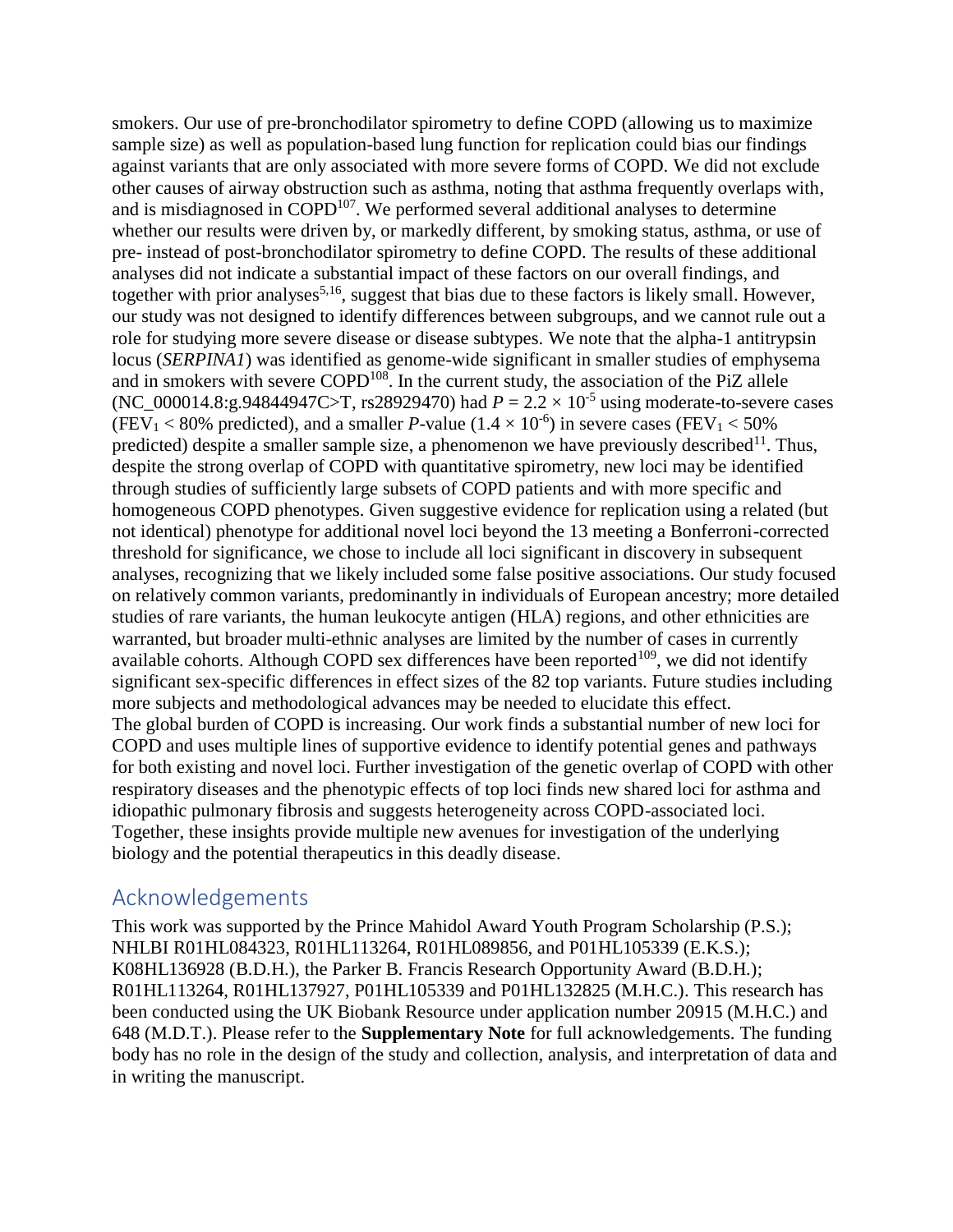# Author contributions

P.S. contributed to the study concept and design, data analysis, and manuscript writing. D.P., B.D.H., M.H.C. contributed to the study concept and design, data analysis, statistical support, and manuscript writing. A.B.W., K.d.J., S.J.L., D.P.S. contributed to the study concept and design and data analysis. P.B., R.G.B., J.D.C., A.G., D.A.M., G.T.O., S.I.R., D.A.S., R.T.-S., Y.T., E.K.S. contributed to the study concept and design and data collection. T.H.B., J.E.H. contributed to the study concept and design and to statistical support. I.P.H., H.M.B., L.V.W., M.D.T. contributed to the study concept and design. All authors, including those whose initials are not listed above, contributed to the critical review and editing of the manuscript and approved the final version of the manuscript.

# Competing interests statement

M.H.C., E.K.S., L.V.W., M.D.T., D.A.L. and I.P.H. have received grant funding from GlaxoSmithKline (GSK). E.K.S. has received honoraria from Novartis for Continuing Medical Education Seminars and travel support from GSK. I.P.H. has received grant support from BI. R.T-S. is employee and shareholder of GSK. J.V. has received personal fees from GSK, Chiesi Pharmaceuticals, BI, Novartis, and AstraZeneca. D.L.D. has received grants from the National Institutes of Health for research of COPD and personal fees from Novartis. D.A.L has received honoraria from GSK and chaired the Respiratory Therapy Area Board 2012-15. Outside the submitted work, L.L. reports expert consultation for Boehringer Ingelheim GmbH and Novartis and unrestricted grants from AstraZeneca and Chiesi.

# References (for main text)

- 1. GBD 2015 Chronic Respiratory Disease Collaborators. Global, regional, and national deaths, prevalence, disability-adjusted life years, and years lived with disability for chronic obstructive pulmonary disease and asthma, 1990-2015: a systematic analysis for the Global Burden of Disease Study 2015. *Lancet. Respir. Med.* **5,** 691–706 (2017).
- 2. *Global Health Estimates 2016: Deaths by Cause, Age, Sex, by Country and by Region, 2000-2016*. (2018).
- 3. Fuchsberger, C. *et al.* The genetic architecture of type 2 diabetes. *Nature* **536,** 41–47 (2016).
- 4. Zhou, J. J. *et al.* Heritability of chronic obstructive pulmonary disease and related phenotypes in smokers. *Am. J. Respir. Crit. Care Med.* **188,** 941–7 (2013).
- 5. Hobbs, B. D. *et al.* Genetic loci associated with chronic obstructive pulmonary disease overlap with loci for lung function and pulmonary fibrosis. *Nat Genet* **49,** 426–432 (2017).
- 6. Jiang, Z. *et al.* A Chronic Obstructive Pulmonary Disease Susceptibility Gene, FAM13A, Regulates Protein Stability of beta-Catenin. *Am J Respir Crit Care Med* **194,** 185–197 (2016).
- 7. Lao, T. *et al.* Hhip haploinsufficiency sensitizes mice to age-related emphysema. *Proc. Natl. Acad. Sci. U. S. A.* **113,** E4681-7 (2016).
- 8. Sudlow, C. *et al.* UK biobank: an open access resource for identifying the causes of a wide range of complex diseases of middle and old age. *PLoS Med.* **12,** e1001779 (2015).
- 9. Vogelmeier, C. F. *et al.* Global Strategy for the Diagnosis, Management, and Prevention of Chronic Obstructive Lung Disease 2017 Report. GOLD Executive Summary. *Am. J. Respir. Crit. Care Med.* **195,** 557–582 (2017).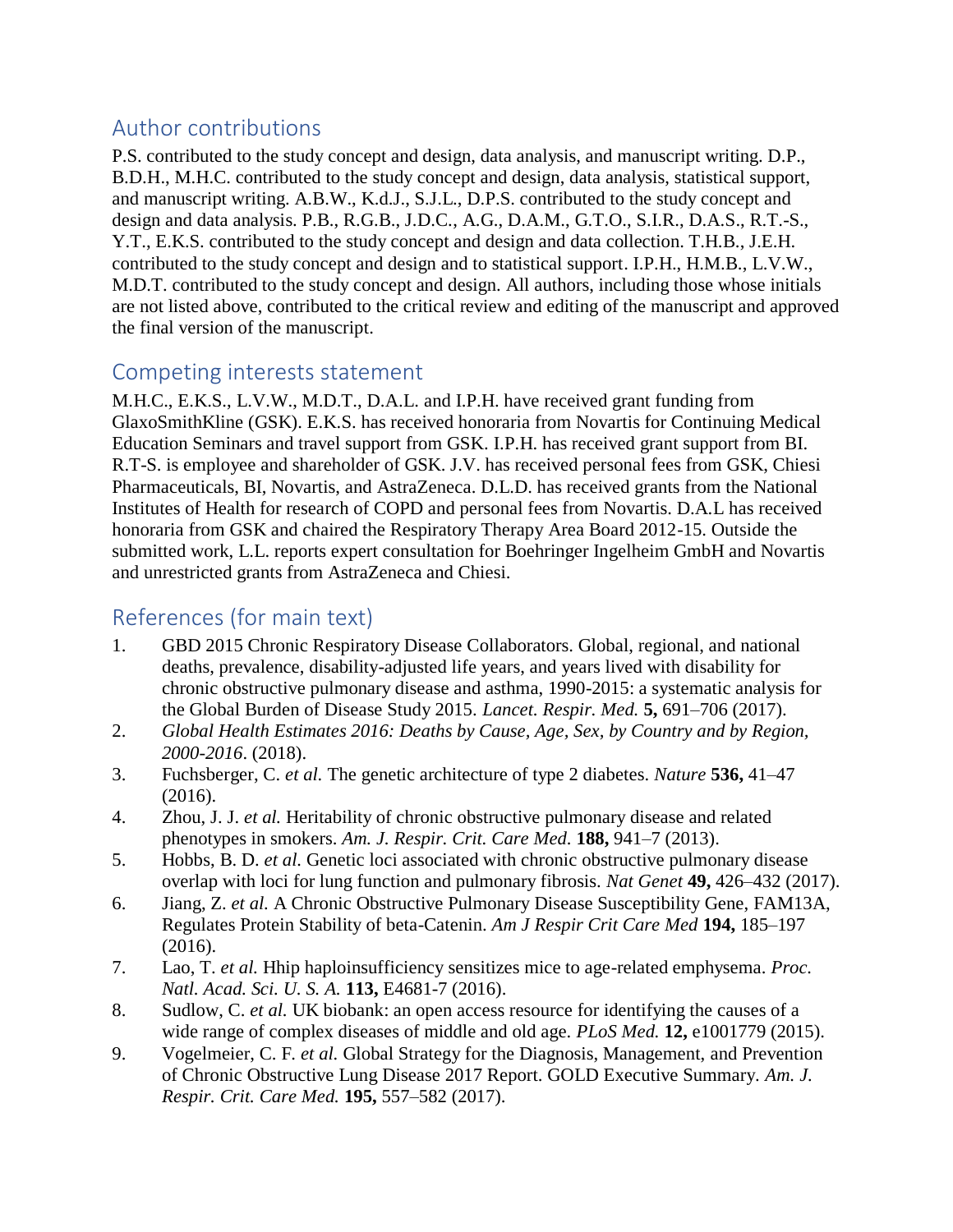- 10. Bulik-Sullivan, B. K. *et al.* LD Score regression distinguishes confounding from polygenicity in genome-wide association studies. *Nat. Genet.* **47,** 291–5 (2015).
- 11. Cho, M. H. *et al.* Risk loci for chronic obstructive pulmonary disease: a genome-wide association study and meta-analysis. *Lancet Respir Med* **2,** 214–225 (2014).
- 12. Wilk, J. B. *et al.* A genome-wide association study of pulmonary function measures in the Framingham Heart Study. *PLoS Genet* **5,** e1000429 (2009).
- 13. Repapi, E. *et al.* Genome-wide association study identifies five loci associated with lung function. *Nat Genet* **42,** 36–44 (2010).
- 14. Hancock, D. B. *et al.* Meta-analyses of genome-wide association studies identify multiple loci associated with pulmonary function. *Nat Genet* **42,** 45–52 (2010).
- 15. Soler Artigas, M. *et al.* Genome-wide association and large-scale follow up identifies 16 new loci influencing lung function. *Nat Genet* **43,** 1082–1090 (2011).
- 16. Wain, L. V *et al.* Novel insights into the genetics of smoking behaviour, lung function, and chronic obstructive pulmonary disease (UK BiLEVE): a genetic association study in UK Biobank. *Lancet Respir Med* **3,** 769–781 (2015).
- 17. Soler Artigas, M. *et al.* Sixteen new lung function signals identified through 1000 Genomes Project reference panel imputation. *Nat Commun* **6,** 8658 (2015).
- 18. Wain, L. V *et al.* Genome-wide association analyses for lung function and chronic obstructive pulmonary disease identify new loci and potential druggable targets. *Nat. Genet.* **49,** 416–425 (2017).
- 19. Wyss, A. B. *et al.* Multiethnic meta-analysis identifies ancestry-specific and crossancestry loci for pulmonary function. *Nat. Commun.* **9,** 2976 (2018).
- 20. Jackson, V. E. *et al.* Meta-analysis of exome array data identifies six novel genetic loci for lung function. *Wellcome open Res.* **3,** 4 (2018).
- 21. Shrine, N. *et al.* New genetic signals for lung function highlight pathways and pleiotropy, and chronic obstructive pulmonary disease associations across multiple ancestries. *bioRxiv* (2018).
- 22. Yang, J. *et al.* Conditional and joint multiple-SNP analysis of GWAS summary statistics identifies additional variants influencing complex traits. *Nat. Genet.* **44,** 369–75, S1-3 (2012).
- 23. Agusti, A. & Soriano, J. B. COPD as a systemic disease. *COPD* **5,** 133–8 (2008).
- 24. Barnes, P. J. & Celli, B. R. Systemic manifestations and comorbidities of COPD. *Eur. Respir. J.* **33,** 1165–85 (2009).
- 25. Lu, Q. *et al.* Systematic tissue-specific functional annotation of the human genome highlights immune-related DNA elements for late-onset Alzheimer's disease. *PLoS Genet.* **13,** e1006933 (2017).
- 26. Finucane, H. K. *et al.* Partitioning heritability by functional annotation using genomewide association summary statistics. *Nat. Genet.* **47,** 1228–35 (2015).
- 27. Cusanovich, D. A. *et al.* A Single-Cell Atlas of In Vivo Mammalian Chromatin Accessibility. *Cell* **174,** 1309–1324.e18 (2018).
- 28. Xu, Y. *et al.* Single-cell RNA sequencing identifies diverse roles of epithelial cells in idiopathic pulmonary fibrosis. *JCI insight* **1,** e90558 (2016).
- 29. Jacob, A. *et al.* Differentiation of Human Pluripotent Stem Cells into Functional Lung Alveolar Epithelial Cells. *Cell Stem Cell* **21,** 472–488.e10 (2017).
- 30. Ardini-Poleske, M. E. *et al.* LungMAP: The Molecular Atlas of Lung Development Program. *Am. J. Physiol. Lung Cell. Mol. Physiol.* **313,** L733–L740 (2017).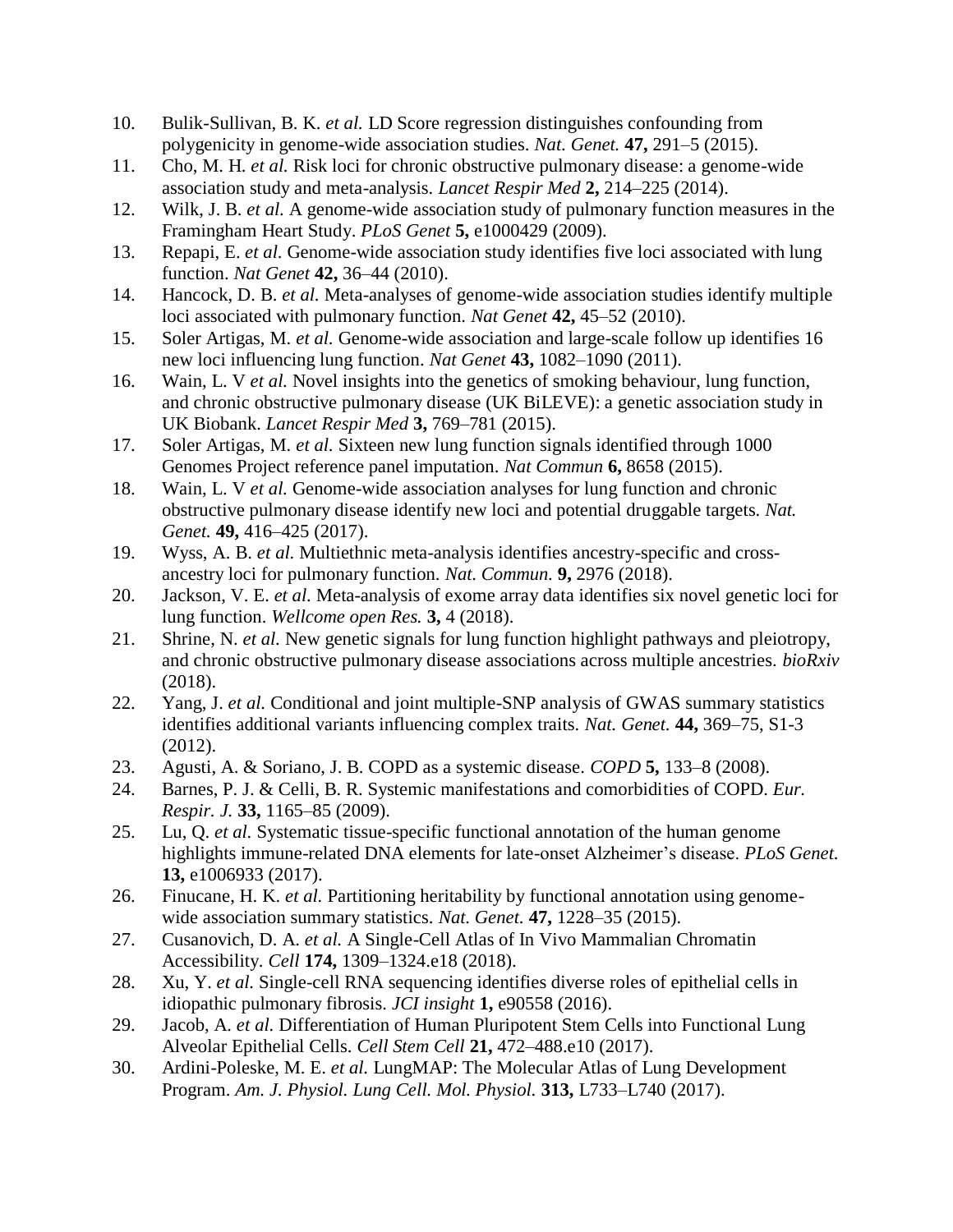- 31. Finucane, H. K. *et al.* Heritability enrichment of specifically expressed genes identifies disease-relevant tissues and cell types. *Nat. Genet.* **50,** 621–629 (2018).
- 32. Slowikowski, K., Hu, X. & Raychaudhuri, S. SNPsea: an algorithm to identify cell types, tissues and pathways affected by risk loci. *Bioinformatics* **30,** 2496–7 (2014).
- 33. Wakefield, J. A Bayesian measure of the probability of false discovery in genetic epidemiology studies. *Am. J. Hum. Genet.* **81,** 208–27 (2007).
- 34. Visscher, P. M. *et al.* 10 Years of GWAS Discovery: Biology, Function, and Translation. *Am. J. Hum. Genet.* **101,** 5–22 (2017).
- 35. Zhou, X. *et al.* Identification of a chronic obstructive pulmonary disease genetic determinant that regulates HHIP. *Hum. Mol. Genet.* **21,** 1325–35 (2012).
- 36. Claussnitzer, M., Hui, C.-C. & Kellis, M. FTO Obesity Variant and Adipocyte Browning in Humans. *N. Engl. J. Med.* **374,** 192–3 (2016).
- 37. Barbeira, A. N. *et al.* Exploring the phenotypic consequences of tissue specific gene expression variation inferred from GWAS summary statistics. *Nat. Commun.* **9,** 1825 (2018).
- 38. Lamontagne, M. *et al.* Leveraging lung tissue transcriptome to uncover candidate causal genes in COPD genetic associations. *Hum. Mol. Genet.* **27,** 1819–1829 (2018).
- 39. Morrow, J. D. *et al.* Human Lung DNA Methylation Quantitative Trait Loci Colocalize with COPD Genome-wide Association Loci. *Am. J. Respir. Crit. Care Med.* (2018). doi:10.1164/rccm.201707-1434OC
- 40. Schmitt, A. D. *et al.* A Compendium of Chromatin Contact Maps Reveals Spatially Active Regions in the Human Genome. *Cell Rep.* **17,** 2042–2059 (2016).
- 41. Shooshtari, P., Huang, H. & Cotsapas, C. Integrative Genetic and Epigenetic Analysis Uncovers Regulatory Mechanisms of Autoimmune Disease. *Am. J. Hum. Genet.* **101,** 75– 86 (2017).
- 42. Pers, T. H. *et al.* Biological interpretation of genome-wide association studies using predicted gene functions. *Nat. Commun.* **6,** 5890 (2015).
- 43. Qiao, D. *et al.* Whole exome sequencing analysis in severe chronic obstructive pulmonary disease. *Hum. Mol. Genet.* (2018). doi:10.1093/hmg/ddy269
- 44. Sanseau, P. *et al.* Use of genome-wide association studies for drug repositioning. *Nat. Biotechnol.* **30,** 317–20 (2012).
- 45. Lencz, T. & Malhotra, A. K. Targeting the schizophrenia genome: a fast track strategy from GWAS to clinic. *Mol. Psychiatry* **20,** 820–6 (2015).
- 46. Lamb, J. *et al.* The Connectivity Map: using gene-expression signatures to connect small molecules, genes, and disease. *Science* **313,** 1929–35 (2006).
- 47. Sirota, M. *et al.* Discovery and preclinical validation of drug indications using compendia of public gene expression data. *Sci. Transl. Med.* **3,** 96ra77 (2011).
- 48. Corsello, S. M. *et al.* The Drug Repurposing Hub: a next-generation drug library and information resource. *Nat. Med.* **23,** 405–408 (2017).
- 49. Subramanian, A. *et al.* A Next Generation Connectivity Map: L1000 Platform and the First 1,000,000 Profiles. *Cell* **171,** 1437–1452.e17 (2017).
- 50. Cho, M. H. *et al.* A Genome-Wide Association Study of Emphysema and Airway Quantitative Imaging Phenotypes. *Am. J. Respir. Crit. Care Med.* **192,** 559–69 (2015).
- 51. MacArthur, J. *et al.* The new NHGRI-EBI Catalog of published genome-wide association studies (GWAS Catalog). *Nucleic Acids Res.* **45,** D896–D901 (2017).
- 52. Zheng, J. *et al.* LD Hub: a centralized database and web interface to perform LD score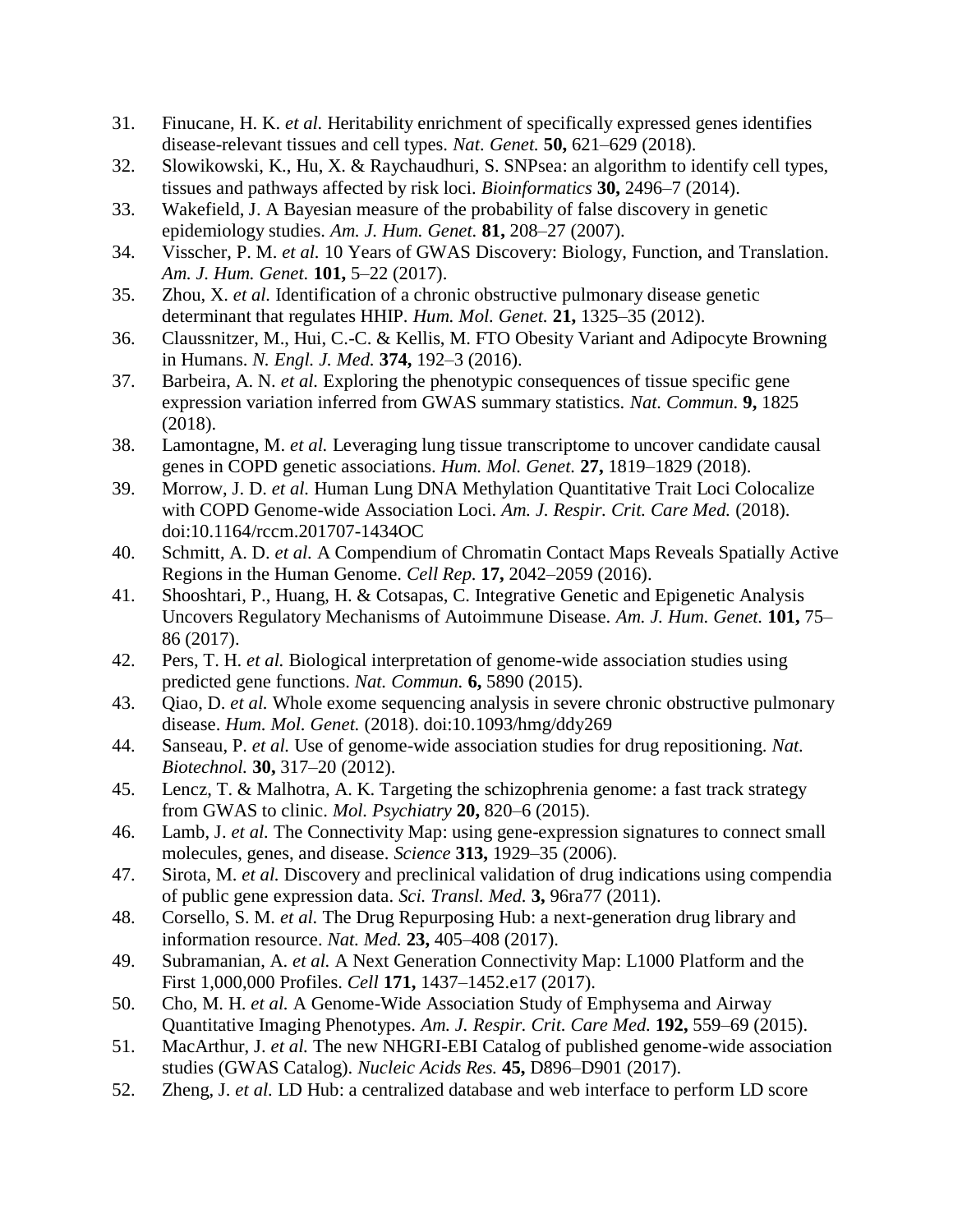regression that maximizes the potential of summary level GWAS data for SNP heritability and genetic correlation analysis. *Bioinformatics* **33,** 272–279 (2017).

- 53. Pickrell, J. K. *et al.* Detection and interpretation of shared genetic influences on 42 human traits. *Nat. Genet.* **48,** 709–17 (2016).
- 54. Demenais, F. *et al.* Multiancestry association study identifies new asthma risk loci that colocalize with immune-cell enhancer marks. *Nat. Genet.* **50,** 42–53 (2018).
- 55. Fingerlin, T. E. *et al.* Genome-wide imputation study identifies novel HLA locus for pulmonary fibrosis and potential role for auto-immunity in fibrotic idiopathic interstitial pneumonia. *BMC Genet.* **17,** 74 (2016).
- 56. Skronska-Wasek, W. *et al.* Reduced Frizzled Receptor 4 Expression Prevents WNT/β-Catenin-driven Alveolar Lung Repair in Chronic Obstructive Pulmonary Disease. *Am. J. Respir. Crit. Care Med.* **196,** 172–185 (2017).
- 57. Sakornsakolpat, P. *et al.* Integrative genomics identifies new genes associated with severe COPD and emphysema. *Respir. Res.* **19,** 46 (2018).
- 58. Bui, D. S. *et al.* Childhood predictors of lung function trajectories and future COPD risk: a prospective cohort study from the first to the sixth decade of life. *Lancet. Respir. Med.* (2018). doi:10.1016/S2213-2600(18)30100-0
- 59. McGeachie, M. J. *et al.* Patterns of Growth and Decline in Lung Function in Persistent Childhood Asthma. *N. Engl. J. Med.* **374,** 1842–1852 (2016).
- 60. Ross, J. C. *et al.* Longitudinal Modeling of Lung Function Trajectories in Smokers with and without COPD. *Am. J. Respir. Crit. Care Med.* (2018). doi:10.1164/rccm.201707- 1405OC
- 61. Boucherat, O., Morissette, M. C., Provencher, S., Bonnet, S. & Maltais, F. Bridging Lung Development with Chronic Obstructive Pulmonary Disease. Relevance of Developmental Pathways in Chronic Obstructive Pulmonary Disease Pathogenesis. *Am. J. Respir. Crit. Care Med.* **193,** 362–75 (2016).
- 62. Nelson, M. R. *et al.* The support of human genetic evidence for approved drug indications. *Nat. Genet.* **47,** 856–60 (2015).
- 63. Miossec, P. & Kolls, J. K. Targeting IL-17 and TH17 cells in chronic inflammation. *Nat. Rev. Drug Discov.* **11,** 763–76 (2012).
- 64. Mellett, M. *et al.* Orphan receptor IL-17RD tunes IL-17A signalling and is required for neutrophilia. *Nat. Commun.* **3,** 1119 (2012).
- 65. O'Leary, N. A. *et al.* Reference sequence (RefSeq) database at NCBI: current status, taxonomic expansion, and functional annotation. *Nucleic Acids Res.* **44,** D733-45 (2016).
- 66. Fagerberg, L. *et al.* Analysis of the human tissue-specific expression by genome-wide integration of transcriptomics and antibody-based proteomics. *Mol. Cell. Proteomics* **13,** 397–406 (2014).
- 67. Saito, A., Ozaki, K., Fujiwara, T., Nakamura, Y. & Tanigami, A. Isolation and mapping of a human lung-specific gene, TSA1902, encoding a novel chitinase family member. *Gene* **239,** 325–31 (1999).
- 68. Aminuddin, F. *et al.* Genetic association between human chitinases and lung function in COPD. *Hum. Genet.* **131,** 1105–14 (2012).
- 69. Birben, E. *et al.* The effects of an insertion in the 5'UTR of the AMCase on gene expression and pulmonary functions. *Respir. Med.* **105,** 1160–9 (2011).
- 70. Chatterjee, R., Batra, J., Das, S., Sharma, S. K. & Ghosh, B. Genetic association of acidic mammalian chitinase with atopic asthma and serum total IgE levels. *J. Allergy Clin.*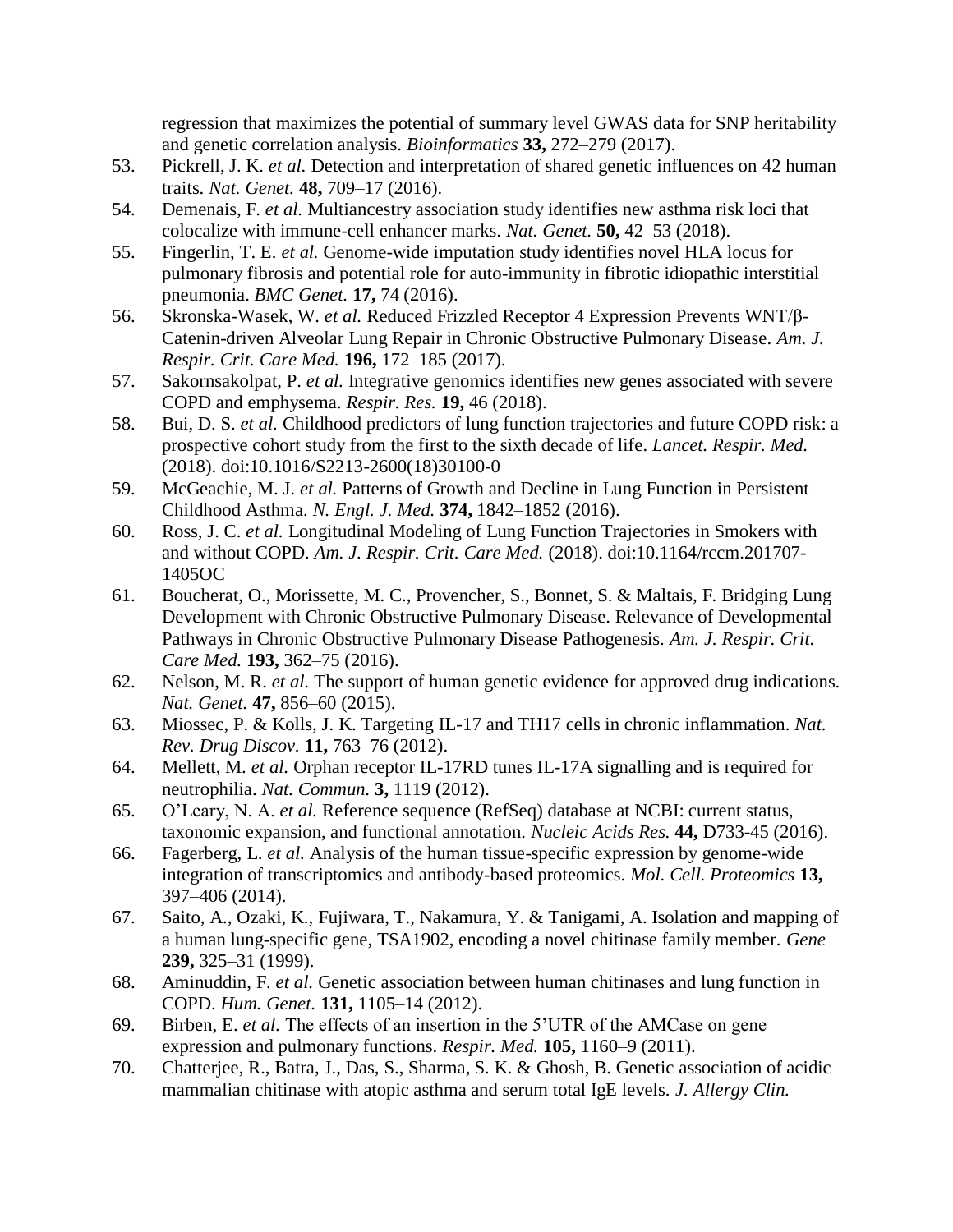*Immunol.* **122,** 202–8, 208.e1–7 (2008).

- 71. Ober, C. & Chupp, G. L. The chitinase and chitinase-like proteins: a review of genetic and functional studies in asthma and immune-mediated diseases. *Curr. Opin. Allergy Clin. Immunol.* **9,** 401–8 (2009).
- 72. Heinzmann, A. *et al.* Joint influences of Acidic-Mammalian-Chitinase with Interleukin-4 and Toll-like receptor-10 with Interleukin-13 in the genetics of asthma. *Pediatr. Allergy Immunol.* **21,** e679-86 (2010).
- 73. Okawa, K. *et al.* Loss and Gain of Human Acidic Mammalian Chitinase Activity by Nonsynonymous SNPs. *Mol. Biol. Evol.* **33,** 3183–3193 (2016).
- 74. Yang, J. *et al.* Rootletin, a novel coiled-coil protein, is a structural component of the ciliary rootlet. *J. Cell Biol.* **159,** 431–40 (2002).
- 75. Gibson, M. A., Hughes, J. L., Fanning, J. C. & Cleary, E. G. The major antigen of elastinassociated microfibrils is a 31-kDa glycoprotein. *J. Biol. Chem.* **261,** 11429–36 (1986).
- 76. Massaro, G. D. *et al.* Retinoic acid receptor-beta: an endogenous inhibitor of the perinatal formation of pulmonary alveoli. *Physiol. Genomics* **4,** 51–7 (2000).
- 77. Markovics, J. A. *et al.* Interleukin-1beta induces increased transcriptional activation of the transforming growth factor-beta-activating integrin subunit beta8 through altering chromatin architecture. *J. Biol. Chem.* **286,** 36864–74 (2011).
- 78. Kitamura, H. *et al.* Mouse and human lung fibroblasts regulate dendritic cell trafficking, airway inflammation, and fibrosis through integrin αvβ8-mediated activation of TGF-β. *J. Clin. Invest.* **121,** 2863–75 (2011).
- 79. Araya, J. *et al.* Squamous metaplasia amplifies pathologic epithelial-mesenchymal interactions in COPD patients. *J. Clin. Invest.* **117,** 3551–62 (2007).
- 80. Zeltz, C. & Gullberg, D. The integrin-collagen connection a glue for tissue repair? *J. Cell Sci.* **129,** 1284 (2016).
- 81. Hall, N. G., Klenotic, P., Anand-Apte, B. & Apte, S. S. ADAMTSL-3/punctin-2, a novel glycoprotein in extracellular matrix related to the ADAMTS family of metalloproteases. *Matrix Biol.* **22,** 501–10 (2003).
- 82. Apte, S. S. A disintegrin-like and metalloprotease (reprolysin-type) with thrombospondin type 1 motif (ADAMTS) superfamily: functions and mechanisms. *J. Biol. Chem.* **284,** 31493–7 (2009).
- 83. Kutz, W. E. *et al.* ADAMTS10 protein interacts with fibrillin-1 and promotes its deposition in extracellular matrix of cultured fibroblasts. *J. Biol. Chem.* **286,** 17156–67  $(2011).$
- 84. Gabriel, L. A. R. *et al.* ADAMTSL4, a secreted glycoprotein widely distributed in the eye, binds fibrillin-1 microfibrils and accelerates microfibril biogenesis. *Invest. Ophthalmol. Vis. Sci.* **53,** 461–9 (2012).
- 85. Tsutsui, K. *et al.* ADAMTSL-6 is a novel extracellular matrix protein that binds to fibrillin-1 and promotes fibrillin-1 fibril formation. *J. Biol. Chem.* **285,** 4870–82 (2010).
- 86. Ghosh, M. *et al.* Exhaustion of Airway Basal Progenitor Cells in Early and Established Chronic Obstructive Pulmonary Disease. *Am. J. Respir. Crit. Care Med.* **197,** 885–896 (2018).
- 87. Crystal, R. G. Airway basal cells. The 'smoking gun' of chronic obstructive pulmonary disease. *Am. J. Respir. Crit. Care Med.* **190,** 1355–62 (2014).
- 88. Giordano, R. J. *et al.* Targeted induction of lung endothelial cell apoptosis causes emphysema-like changes in the mouse. *J. Biol. Chem.* **283,** 29447–60 (2008).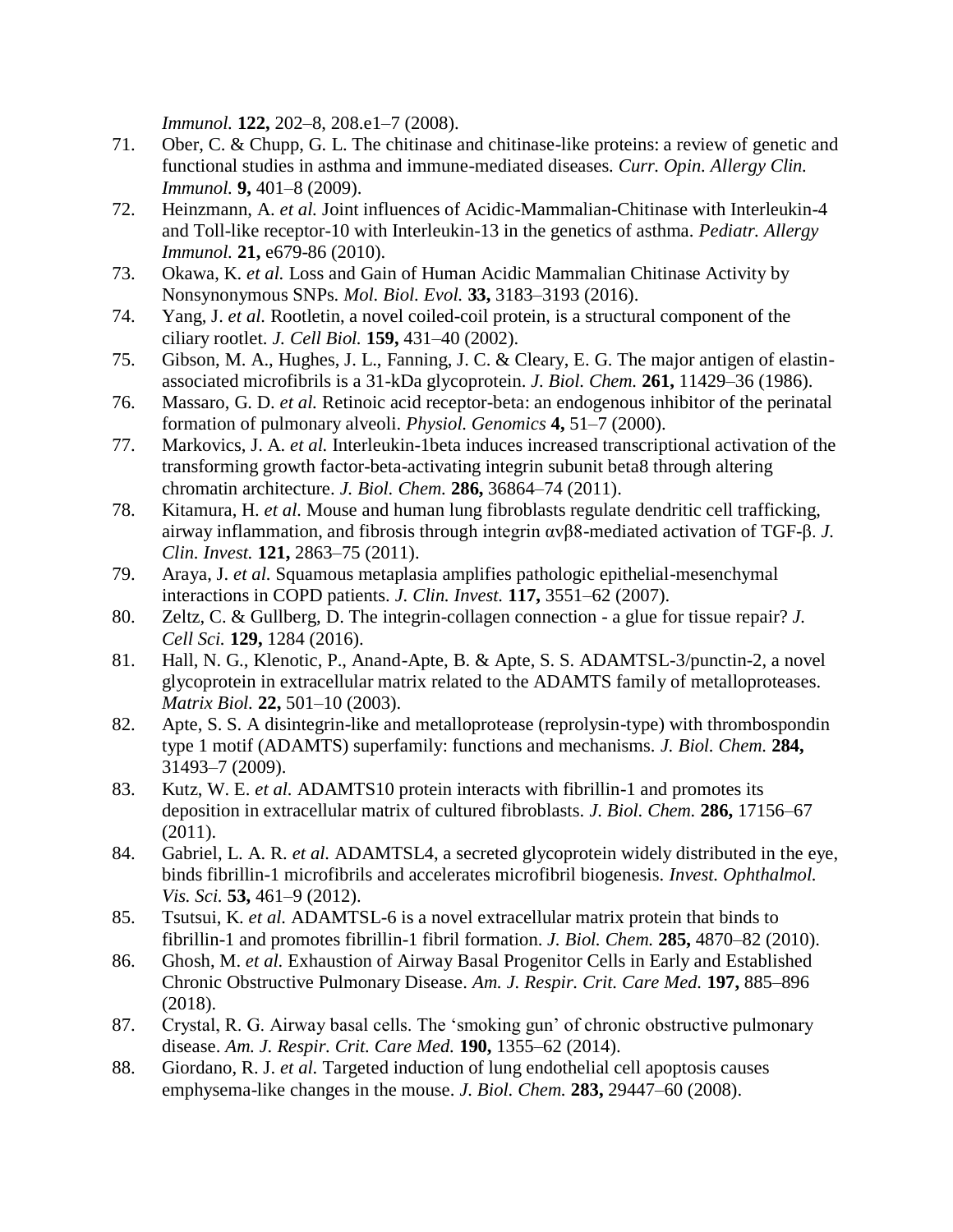- 89. Franks, T. J. *et al.* Resident cellular components of the human lung: current knowledge and goals for research on cell phenotyping and function. *Proc. Am. Thorac. Soc.* **5,** 763–6 (2008).
- 90. Boschetto, P. *et al.* Predominant emphysema phenotype in chronic obstructive pulmonary. *Eur. Respir. J.* **21,** 450–4 (2003).
- 91. Castaldi, P. J. *et al.* Cluster analysis in the COPDGene study identifies subtypes of smokers with distinct patterns of airway disease and emphysema. *Thorax* **69,** 415–22  $(2014).$
- 92. Cerveri, I. *et al.* The rapid FEV(1) decline in chronic obstructive pulmonary disease is associated with predominant emphysema: a longitudinal study. *COPD* **10,** 55–61 (2013).
- 93. Bonàs-Guarch, S. *et al.* Re-analysis of public genetic data reveals a rare X-chromosomal variant associated with type 2 diabetes. *Nat. Commun.* **9,** 321 (2018).
- 94. Dehghan, A. *et al.* Meta-analysis of genome-wide association studies in >80 000 subjects identifies multiple loci for C-reactive protein levels. *Circulation* **123,** 731–8 (2011).
- 95. Hersh, C. P. *et al.* Non-emphysematous chronic obstructive pulmonary disease is associated with diabetes mellitus. *BMC Pulm. Med.* **14,** 164 (2014).
- 96. Higami, Y. *et al.* Increased Epicardial Adipose Tissue Is Associated with the Airway Dominant Phenotype of Chronic Obstructive Pulmonary Disease. *PLoS One* **11,** e0148794 (2016).
- 97. Chung, K. F. & Barnes, P. J. Cytokines in asthma. *Thorax* **54,** 825–57 (1999).
- 98. Kroegel, C., Julius, P., Matthys, H., Virchow, J. C. & Luttmann, W. Endobronchial secretion of interleukin-13 following local allergen challenge in atopic asthma: relationship to interleukin-4 and eosinophil counts. *Eur. Respir. J.* **9,** 899–904 (1996).
- 99. Boutten, A. *et al.* Decreased expression of interleukin 13 in human lung emphysema. *Thorax* **59,** 850–4 (2004).
- 100. Washko, G. R. *et al.* Lung volumes and emphysema in smokers with interstitial lung abnormalities. *N. Engl. J. Med.* **364,** 897–906 (2011).
- 101. Chilosi, M., Poletti, V. & Rossi, A. The pathogenesis of COPD and IPF: distinct horns of the same devil? *Respir. Res.* **13,** 3 (2012).
- 102. Kulkarni, T., O'Reilly, P., Antony, V. B., Gaggar, A. & Thannickal, V. J. Matrix Remodeling in Pulmonary Fibrosis and Emphysema. *Am. J. Respir. Cell Mol. Biol.* **54,** 751–60 (2016).
- 103. Wan, M., Qin, J., Songyang, Z. & Liu, D. OB fold-containing protein 1 (OBFC1), a human homolog of yeast Stn1, associates with TPP1 and is implicated in telomere length regulation. *J. Biol. Chem.* **284,** 26725–31 (2009).
- 104. Albrecht, E. *et al.* Telomere length in circulating leukocytes is associated with lung function and disease. *Eur. Respir. J.* **43,** 983–92 (2014).
- 105. Armanios, M. Telomerase and idiopathic pulmonary fibrosis. *Mutat. Res.* **730,** 52–8 (2012).
- 106. Stanley, S. E. *et al.* Telomerase mutations in smokers with severe emphysema. *J. Clin. Invest.* **125,** 563–70 (2015).
- 107. Tinkelman, D. G., Price, D. B., Nordyke, R. J. & Halbert, R. J. Misdiagnosis of COPD and asthma in primary care patients 40 years of age and over. *J. Asthma* **43,** 75–80
- 108. Foreman, M. G. *et al.* Alpha-1 Antitrypsin PiMZ Genotype Is Associated with Chronic Obstructive Pulmonary Disease in Two Racial Groups. *Ann. Am. Thorac. Soc.* **14,** 1280– 1287 (2017).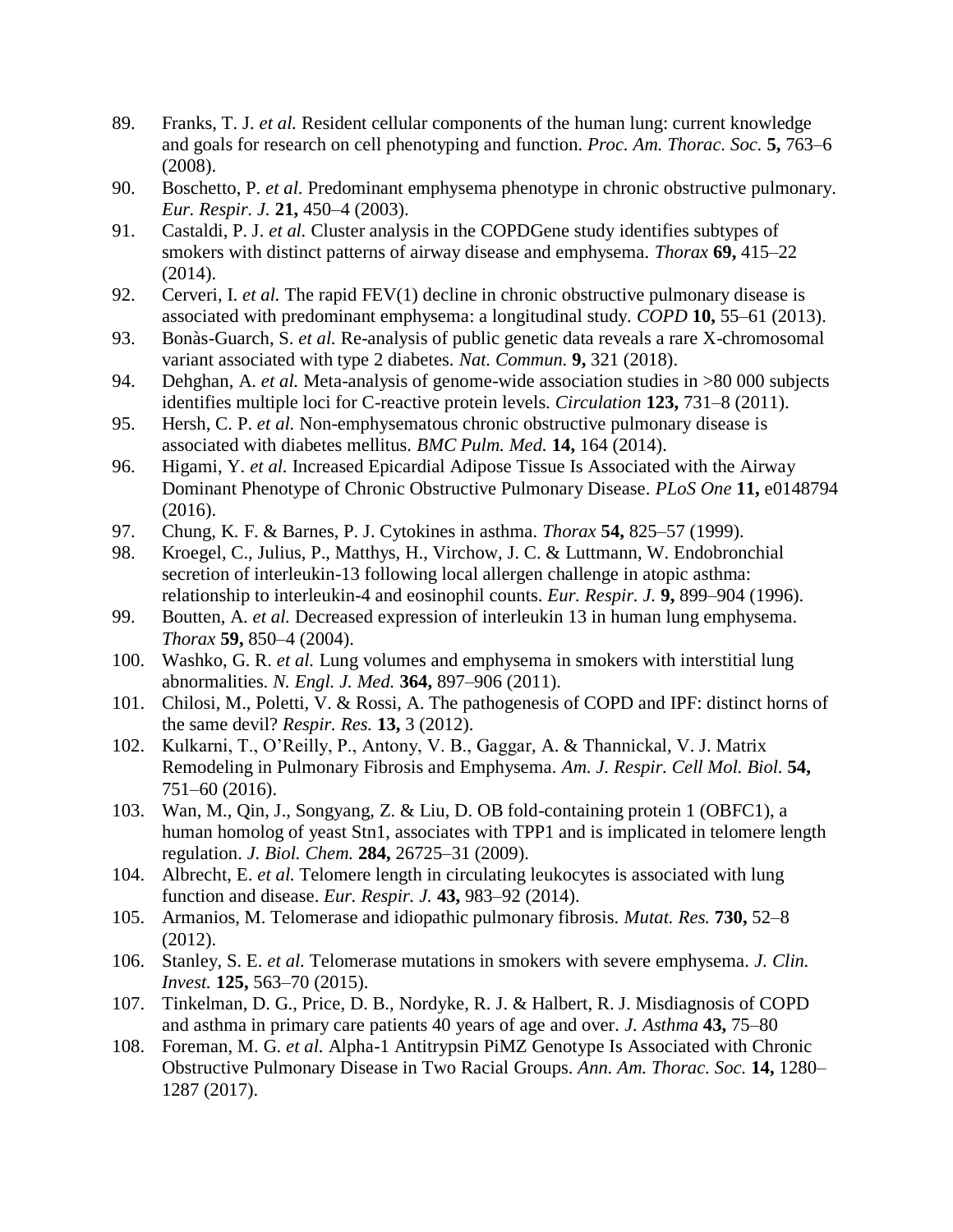109. Han, M. K. *et al.* Gender and chronic obstructive pulmonary disease: why it matters. *Am. J. Respir. Crit. Care Med.* **176,** 1179–84 (2007).

# Figure legends

### Figure 1 Study design

COPD, chronic obstructive pulmonary disease;  $FEV<sub>1</sub>$ , force expiratory volume in one second; FVC, forced vital capacity. ARIC, Atherosclerosis Risk in Communities.

## Figure 2 Manhattan plot

*P*-values are two-sided based on Wald statistics (35,735 cases and 222,076 controls) without multiple comparison adjustment. Loci are labeled with the closest gene to the lead variant.

## Figure 3 Identification of target genes

(a) Overview of datasets used to identify target genes at genome-wide significant loci (b) Regional association plots at *ADAMTSL3* locus showing GWAS (top), chromatin interaction in lung tissue (middle) and expression quantitative trait loci (bottom). GWAS *P*-values are twosided based on Wald statistics (35,735 cases and 222,076 controls). Expression quantitative trait loci (eQTL) *P*-values are two-sided based on t statistics (1,038 samples). *P*-values for Hi-C data were calculated using binomial distribution from spline-fitted and outlier-filtered distribution of contacts. All *P*-values were not adjusted for multiple comparison. GREx, gene-based association using gene expression; mQTL, colocalization with methylation quantitative trait loci; Cod., significant single variant or gene-based association tests for deleterious coding variants from exome data; Hi-C, significant chromatin interaction identified in human lung or the IMR90 cell line; DHS, overlap with DNase hypersensitivity sites; GSet, prioritized genes from DEPICT.

## Figure 4 Effects on COPD-related and other phenotypes

(a) Heatmap of scaled computed tomography (CT) quantitative imaging associations with the 34 genome-wide significant variants (known and replicated novel associations) with at least nominal  $(P < 0.05)$  association with any CT imaging feature in COPDGene non-Hispanic white participants. Cluster 1 variants are more associated with airway imaging features and Cluster 2 variants are more associated with emphysema imaging features. Variants are referred to by the closest gene. (b) Overlap of genome-wide significant loci of COPD and select traits from GWAS Catalog (c) Genome-wide overlapping results between COPD with pulmonary fibrosis (left) and asthma (right). PRM emphysema, emphysema quantified by parametric response mapping; UL, upper lobe of the lung; LL, lower lobe of the lung; Pi10, airway wall thickness calculated from regressing the square root of the airway wall area with the airway internal perimeter. CAD, coronary artery disease; BMD, bone mineral density.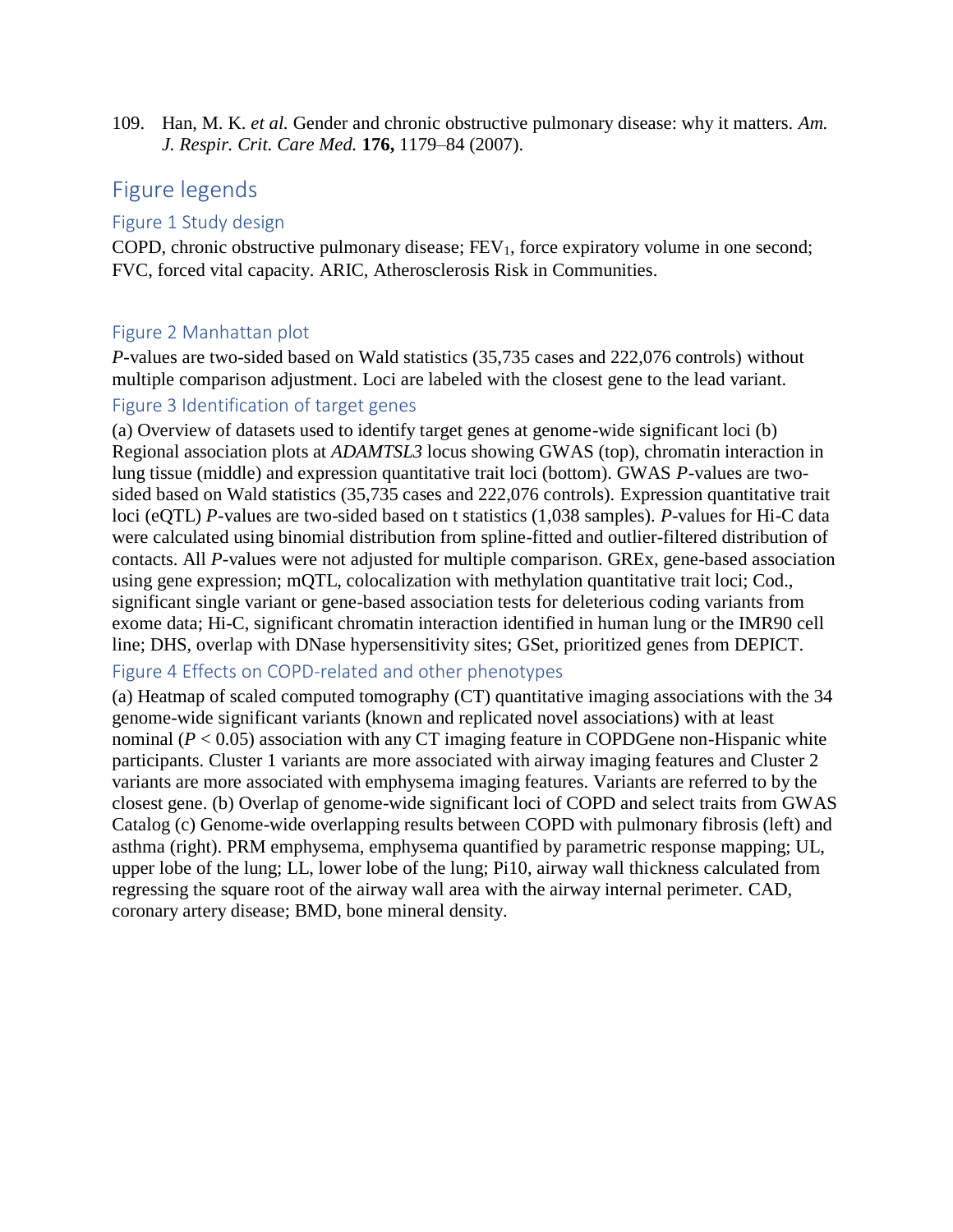| rsID       | <b>HGVS</b> name            | <b>Closest</b><br>gene | Locus    | Risk/alt.<br>allele     | <b>Risk allele</b><br>frequency | <b>UK Biobank</b> |               |           | <b>ICGC Cohorts</b> |               |             | <b>Overall meta-analysis</b> |               |           | SpiroMeta FEV1 |             | SpiroMeta FEV1/FVC |           |
|------------|-----------------------------|------------------------|----------|-------------------------|---------------------------------|-------------------|---------------|-----------|---------------------|---------------|-------------|------------------------------|---------------|-----------|----------------|-------------|--------------------|-----------|
|            |                             |                        |          |                         |                                 | <b>OR</b>         | 95% CI        | P value   | <b>OR</b>           | 95% CI        | P value     | <b>OR</b>                    | 95% CI        | P value   | <b>Beta</b>    | P value     | <b>Beta</b>        | P value   |
| rs72673419 | NC 000001.10:g.60913143C>T  | Clorf87                | 1p32.1   | T/C                     | 0.05                            | 1.13              | $1.07 - 1.18$ | 2.0E-06   | 1.19                | 1.08-1.31     | 2.9E-04     | 1.14                         | 1.09-1.19     | 4.0E-09   | $-0.02$        | 1.3E-01     | $-0.05$            | 3.0E-04   |
| rs629619   | NC_000001.10:g.111738108C>T | DENND <sub>2D</sub>    | 1p13.3   | T/C                     | 0.20                            | 1.08              | $1.05 - 1.11$ | 7.5E-08   | 1.10                | 1.04-1.16     | 8.2E-04     | 1.08                         | 1.06-1.11     | 2.9E-10   | $-0.01$        | 4.6E-01     | $-0.02$            | 9.3E-04   |
| rs10929386 | NC_000002.11:g.15906179C>T  | DDX1                   | 2p24.3   | C/T                     | 0.49                            | 1.06              | 1.03-1.08     | 1.2E-06   | 1.07                | 1.03-1.12     | 1.8E-03     | 1.06                         | 1.04-1.08     | 9.1E-09   | $-0.02$        | 3.1E-06     | $-0.02$            | 7.1E-06   |
| rs62259026 | NC_000003.11:g.57746515C>T  | <b>SLMAP</b>           | 3p14.3   | C/T                     | 0.75                            | 1.07              | 1.04-1.09     | 1.8E-06   | 1.07                | $1.02 - 1.12$ | 3.8E-03     | 1.07                         | 1.04-1.09     | 2.4E-08   | $-0.03$        | 3.3E-05     | $-0.01$            | 6.4E-02   |
| rs4585380  | NC_000004.11:g.75673363G>A  | BTC                    | 4q13.3   | G/A                     | 0.74                            | 1.07              | $1.04 - 1.10$ | 1.2E-07   | 1.06                | $1.02 - 1.11$ | 8.1E-03     | 1.07                         | 1.05-1.09     | 3.4E-09   | $-0.02$        | 3.7E-04     | $-0.02$            | 1.3E-03   |
| rs12519165 | NC_000005.9:g.170901586A>T  | FGF18                  | 5q35.1   | A/T                     | 0.38                            | 1.08              | $1.05 - 1.10$ | $2.7E-10$ | 1.02                | $0.97 - 1.08$ | 4.0E-01     | 1.07                         | 1.05-1.09     | 1.1E-09   | $-0.02$        | 6.5E-03     | $-0.03$            | 2.4E-07   |
| rs646695   | NC_000006.11:g.140280398T>C | CITED <sub>2</sub>     | 6q24.1   | C/T                     | 0.24                            | 1.07              | $1.05 - 1.10$ | 3.0E-08   | 1.09                | 1.04-1.14     | 3.4E-04     | 1.08                         | $1.05 - 1.10$ | $4.6E-11$ | $-0.02$        | 5.6E-04     | 0.00               | 7.5E-01   |
| rs2040732  | NC_000007.13:g.20418134C>T  | <b>ITGB8</b>           | 7p21.1   | C/T                     | 0.58                            | 1.07              | 1.05-1.09     | 5.2E-09   | 1.03                | 0.99-1.07     | 1.7E-01     | 1.06                         | 1.04-1.08     | 6.9E-09   | $-0.02$        | 1.8E-03     | $-0.01$            | 1.0E-02   |
| rs1570221  | NC_000010.10:g.105656874G>A | <b>STN1</b>            | 10q24.33 | A/G                     | 0.35                            | 1.06              | 1.03-1.08     | 3.5E-06   | 1.07                | 1.03-1.12     | 1.4E-03     | 1.06                         | 1.04-1.08     | $2.2E-08$ | $-0.02$        | 9.5E-04     | $-0.01$            | 3.9E-02   |
| rs4757118  | NC_000011.9:g.13171236C>T   | <b>ARNTL</b>           | 11p15.2  | T/C                     | 0.54                            | 1.07              | 1.04-1.09     | 1.1E-08   | 1.04                | 1.00-1.08     | 7.3E-02     | 1.06                         | 1.04-1.08     | 3.8E-09   | $-0.01$        | 2.8E-01     | $-0.02$            | 2.2E-03   |
| rs9525927  | NC_000013.10:g.44842503G>A  | SERP2                  | 13q14.11 | G/A                     | 0.19                            | 1.07              | 1.04-1.10     | 2.9E-06   | 1.10                | 1.05-1.16     | 1.4E-04     | 1.08                         | $1.05 - 1.10$ | 2.8E-09   | $-0.02$        | 2.2E-02     | $-0.02$            | 2.2E-03   |
| rs72731149 | NC_000015.9:g.49984710G>C   | DTWD1                  | 15q21.2  | G/C                     | 0.91                            | 1.12              | 1.07-1.17     | 8.9E-07   | 1.12                | 1.04-1.20     | 2.6E-03     | 1.12                         | 1.08-1.16     | 8.3E-09   | $-0.05$        | 7.9E-07     | $-0.03$            | 9.0E-04   |
| rs10152300 | NC_000015.9:g.84392907G>A   | ADAMTSL3               | 15q25.2  | G/A                     | 0.23                            | 1.09              | 1.06-1.11     | $2.4E-10$ | 1.08                | $1.02 - 1.13$ | 4.7E-03     | 1.08                         | 1.06-1.11     | 4.2E-12   | $-0.01$        | 6.4E-02     | $-0.02$            | 1.5E-03   |
| rs955277   | NC_000002.11:g.9290357C>T   | ASAP2                  | 2p25.1   | $\mathrm{T}/\mathrm{C}$ | 0.61                            | 1.08              | $1.05 - 1.10$ | $2.7E-10$ | 1.04                | $0.99 - 1.08$ | 8.6E-02     | 1.07                         | $1.05 - 1.09$ | 1.9E-10   | 0.00           | 9.6E-01     | $-0.01$            | 3.3E-02   |
| rs12466981 | NC_000002.11:g.42433247C>T  | EML4                   | 2p21     | C/T                     | 0.73                            | 1.06              | 1.03-1.08     | 8.1E-06   | 1.08                | $1.03 - 1.13$ | $1.2E-03$   | 1.06                         | 1.04-1.09     | 4.9E-08   | $-0.01$        | 4.4E-02     | $-0.01$            | 6.4E-02   |
| rs2442776  | NC_000003.11:g.11640601G>A  | VGLL4                  | 3p25.3   | G/A                     | 0.15                            | 1.09              | 1.06-1.13     | 5.7E-08   | 1.10                | 1.04-1.16     | 8.9E-04     | 1.09                         | 1.06-1.12     | $2.0E-10$ | $-0.01$        | 6.4E-02     | $-0.01$            | 1.3E-01   |
| rs4093840  | NC_000003.11:g.123077042T>A | ADCY5                  | 3q21.1   | A/T                     | 0.47                            | 1.07              | 1.05-1.09     | 1.6E-09   | 1.04                | 1.00-1.09     | 4.8E-02     | 1.06                         | 1.04-1.08     | 3.9E-10   | $-0.01$        | 8.5E-02     | $-0.00$            | 3.8E-01   |
| rs62375246 | NC_000005.9:g.132439010T>A  | HSPA4                  | 5q31.1   | A/T                     | 0.26                            | 1.08              | $1.05 - 1.10$ | 9.6E-09   | 1.03                | 0.98-1.08     | 2.7E-01     | 1.06                         | 1.04-1.09     | $2.2E-08$ | $-0.02$        | 1.3E-02     | $-0.01$            | 2.2E-01   |
| rs979453   | NC_000005.9:g.150595073A>G  | CCDC69                 | 5q33.1   | G/A                     | 0.34                            | 1.07              | $1.05 - 1.10$ | 1.6E-09   | 1.02                | $0.97 - 1.06$ | 5.1E-01     | 1.06                         | 1.04-1.08     | 1.4E-08   | $-0.01$        | 7.2E-02     | $-0.00$            | 6.4E-01   |
| rs1334576  | NC_000006.11:g.7211818G>A   | <b>RREB1</b>           | 6p24.3   | A/G                     | 0.42                            | 1.07              | 1.05-1.09     | 4.2E-09   | 1.02                | $0.99 - 1.06$ | $2.2E-01$   | 1.06                         | 1.04-1.08     | 1.2E-08   | 0.00           | 6.9E-01     | $-0.01$            | 2.9E-02   |
| rs9350191  | NC_000006.11:g.19842661C>T  | ID4                    | 6p22.3   | $\mathrm{T}/\mathrm{C}$ | 0.85                            | 1.11              | 1.08-1.15     | 6.2E-12   | 1.14                | 1.05-1.23     | 1.9E-03     | 1.12                         | 1.09-1.15     | 5.1E-14   | $-0.02$        | 4.9E-02     | $-0.01$            | 1.5E-01   |
| rs2284174  | NC_000006.11:g.30713580T>C  | IER3                   | 6p21.33  | C/T                     | 0.22                            | 1.12              | 1.10-1.15     | 3.4E-19   | 1.12                | $1.05 - 1.21$ | 1.5E-03     | 1.12                         | 1.10-1.15     | $2.1E-21$ | $-0.01$        | 5.2E-02     | $-0.02$            | 3.0E-02   |
| rs674621   | NC_000006.11:g.117257018T>C | RFX6                   | 6q22.1   | C/T                     | 0.32                            | 1.06              | 1.03-1.08     | 1.3E-06   | 1.07                | 1.03-1.12     | 1.4E-03     | 1.06                         | 1.04-1.08     | 7.6E-09   | $-0.01$        | 3.6E-02     | $-0.01$            | 6.9E-02   |
| rs9329170  | NC_000008.10:g.8697658C>G   | <b>MFHAS1</b>          | 8p23.1   | C/G                     | 0.86                            | 1.10              | 1.06-1.14     | 2.0E-08   | 1.09                | 1.03-1.15     | 4.9E-03     | 1.10                         | 1.07-1.13     | $3.6E-10$ | $-0.02$        | 4.6E-02     | $-0.01$            | 6.5E-02   |
| rs10760580 | NC_000009.11:g.101661650G>A | COL15A1                | 9q22.33  | G/A                     | 0.71                            | 1.08              | 1.06-1.11     | $1.6E-10$ | 1.04                | $0.99 - 1.09$ | 1.1E-01     | 1.07                         | $1.05 - 1.10$ | $1.2E-10$ | $-0.02$        | 1.5E-02     | $-0.02$            | 1.4E-02   |
| rs8044657  | NC_000016.9:g.58022625G>A   | <b>TEPP</b>            | 16q21    | G/A                     | 0.90                            | 1.12              | $1.07 - 1.16$ | 1.7E-07   | 1.09                | 1.01-1.17     | 1.8E-02     | 1.11                         | $1.07 - 1.15$ | 1.1E-08   | $-0.02$        | 9.9E-02     | $-0.02$            | 2.8E-02   |
| rs62065216 | NC_000017.10:g.38218773G>A  | <b>THRA</b>            | 17q21.1  | A/G                     | 0.42                            | 1.06              | 1.04-1.09     | 1.2E-07   | 1.06                | $1.01 - 1.10$ | $2.2E - 02$ | 1.06                         | 1.04-1.08     | 8.1E-09   | $-0.01$        | 7.8E-02     | $-0.00$            | 8.0E-01   |
| rs4660861  | NC_000001.10:g.45946636G>T  | TESK2                  | 1p34.1   | G/T                     | 0.57                            | 1.05              | 1.03-1.08     | 7.2E-06   | 1.07                | 1.03-1.12     | $1.2E-03$   | 1.06                         | 1.04-1.08     | 4.4E-08   | $-0.01$        | 3.0E-01     | $-0.00$            | 4.1E-01   |
| rs7650602  | NC_000003.11:g.141147414T>C | ZBTB38                 | 3q23     | C/T                     | 0.45                            | 1.07              | 1.04-1.09     | 6.7E-09   | 1.01                | $0.97 - 1.06$ | 5.1E-01     | 1.06                         | 1.04-1.08     | 4.9E-08   | 0.00           | 8.4E-01     | $-0.01$            | 3.2E-01   |
| rs34651    | NC_000005.9:g.72144005C>T   | <b>TNPO1</b>           | 5q13.2   | C/T                     | 0.08                            | 1.10              | 1.06-1.15     | 7.5E-07   | 1.12                | 1.02-1.22     | $1.2E - 02$ | 1.11                         | 1.07-1.15     | 3.0E-08   | $-0.00$        | 7.6E-01     | 0.00               | 7.5E-01   |
| rs798565   | NC_000007.13:g.2752152G>A   | AMZ1                   | 7p22.3   | G/A                     | 0.71                            | 1.09              | 1.06-1.11     | $2.8E-11$ | 1.00                | $0.95 - 1.05$ | 8.8E-01     | 1.07                         | 1.04-1.09     | 3.9E-09   | $-0.01$        | $1.2E - 01$ | $-0.00$            | $6.1E-01$ |

# **Table 1 Meta-analysis results showing 35 loci novel for COPD and lung function**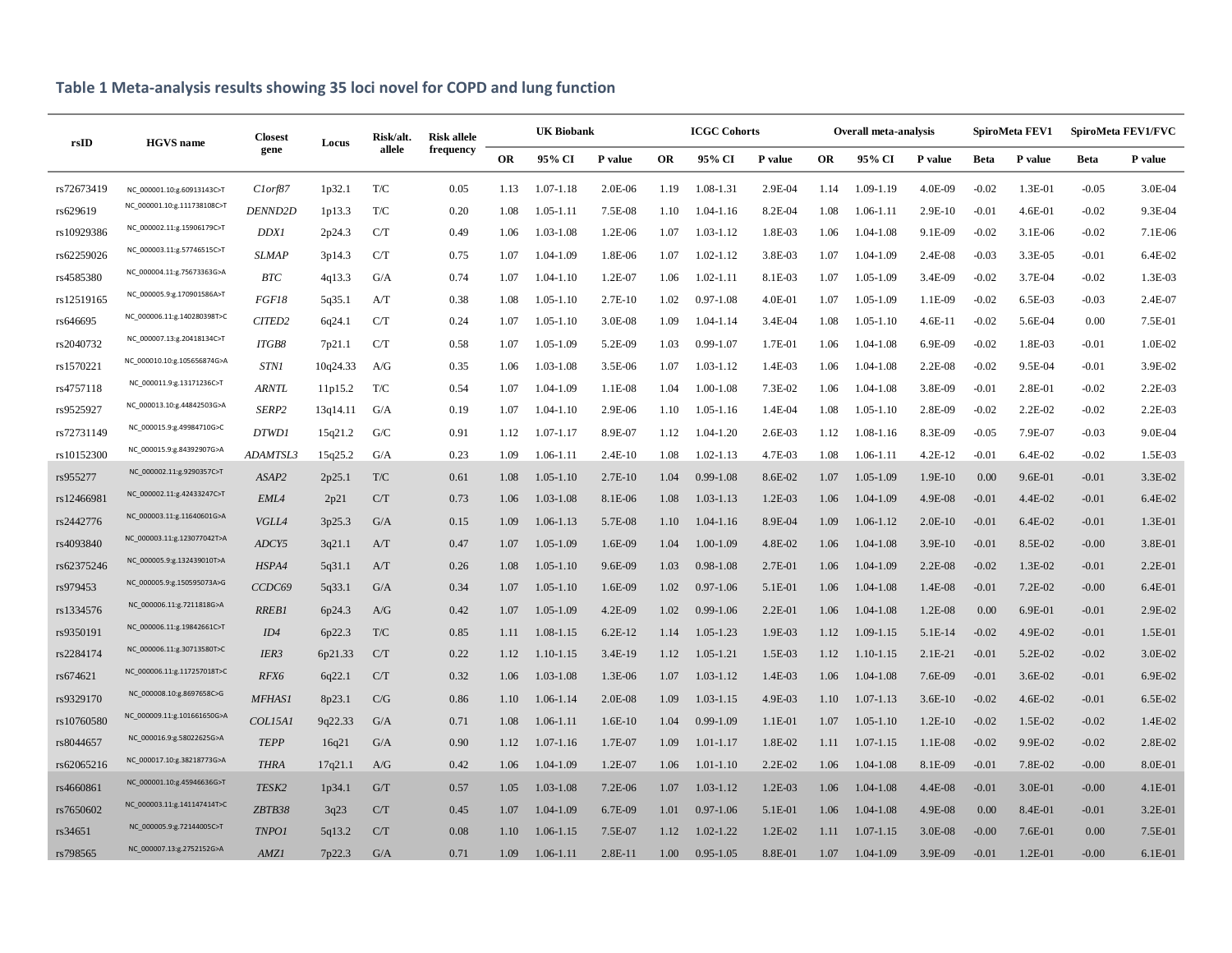| rsID       | <b>HGVS</b> name            | Closest<br>gene | Locus    | Risk/alt. | <b>Risk allele</b> | <b>UK Biobank</b> |               |                | <b>ICGC Cohorts</b> |               |            | <b>Overall meta-analysis</b> |               |         | SpiroMeta FEV1 |             | SpiroMeta FEV1/FVC |             |
|------------|-----------------------------|-----------------|----------|-----------|--------------------|-------------------|---------------|----------------|---------------------|---------------|------------|------------------------------|---------------|---------|----------------|-------------|--------------------|-------------|
|            |                             |                 |          | allele    | frequency          | OR                | 95% CI        | <b>P</b> value | OR                  | 95% CI        | P value    | OR                           | 95% CI        | P value | Beta           | P value     | Beta               | P value     |
| rs7866939  | NC_000009.11:g.85126163T>C  | <b>RASEF</b>    | 9q21.32  | C/T       | 0.33               | 1.06              | $1.03 - 1.08$ | 1.3E-06        | 1.07                | 1.02-1.12     | 3.8E-03    | 1.06                         | $1.04 - 1.08$ | 1.7E-08 | $-0.01$        | $2.5E-01$   | $-0.01$            | $1.1E-01$   |
| rs7958945  | NC 000012.11:g.115947901A>G | MED13L          | 12q24.21 | G/A       | 0.36               | 1.06              | 1.04-1.09     | 1.0E-07        | 1.07                | 1.02-1.11     | $2.8E-03$  | 1.06                         | $1.04 - 1.09$ | 1.0E-09 | $-0.01$        | 1.5E-01     | $-0.00$            | $6.2E-01$   |
| rs72626215 | NC_000019.9:g.46294136G>A   | <i>DMWD</i>     | 19q13.32 | G/A       | 0.73               | 1.06              | 1.04-1.09     | 1.7E-06        | 1.11                | $1.05 - 1.17$ | $7.3E-0.5$ | 1.07                         | $1.05 - 1.10$ | 1.7E-09 | 0.00           | $4.8E - 01$ | $-0.01$            | $1.2E - 01$ |
| rs73158393 | NC_000022.10:g.33335386C>G  | SYN3            | 22q12.3  | C/G       | 0.74               | 1.06              | 1.04-1.09     | 1.1E-06        | 1.09                | 1.03-1.14     | 1.4E-03    | 1.07                         | $1.05 - 1.09$ | 7.7E-09 | $-0.00$        | 7.7E-01     | $-0.01$            | $3.3E-01$   |

CI, confidence interval; OR, odds ratio; ICGC, International COPD Genetics Consortium; HGVS, Human Genome Variation Society. This table shows association statistics in UK Biobank (21,081 cases and 179,711 controls), ICGC cohorts (14,654 cases and 42,365 controls), the overall metaanalysis (35,735 cases and 222,076 controls), and SpiroMeta studies (FEV1 and FEV1/FVC; n=79,055). P values are two-sided based on Wald statistics (COPD) and t statistics (FEV1 and FEV1/FVC) without multiple comparison adjustment. White = Significant in SpiroMeta using Bonferroni correction for novel loci (one-sided  $P < 0.05/35$ ); Grey = Nominally significant in SpiroMeta (one-sided  $P < 0.05$ ), Dark grey = not significant (directionally consistent only)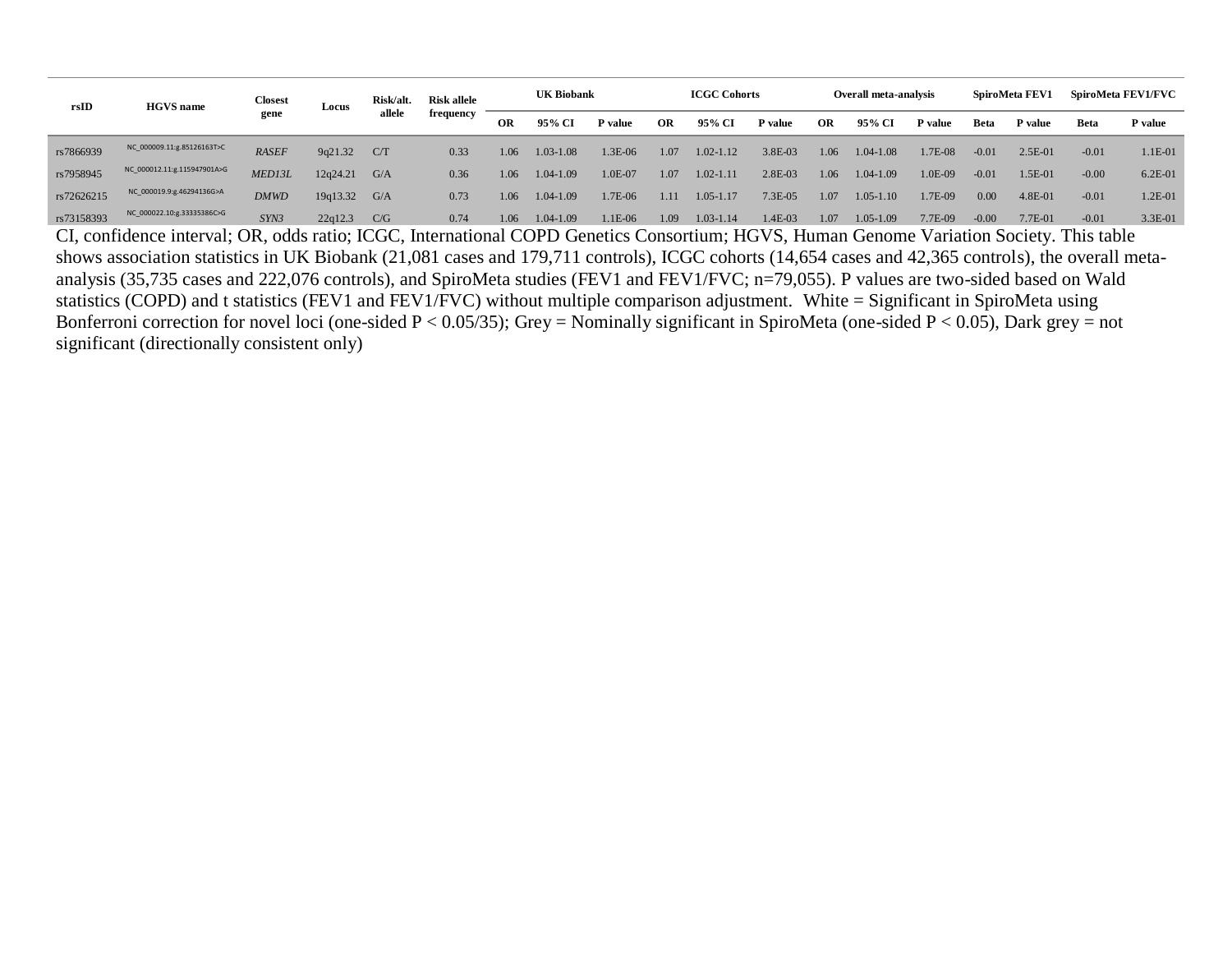## URLs

HGNC database of human gene names, [https://www.genenames.org/;](https://www.genenames.org/) The Drug Repurposing Hub, [https://clue.io/repurposing;](https://clue.io/repurposing) The Query, https://clue.io/query; Human Genome Region MHC by Genome Reference Consortium,

[https://www.ncbi.nlm.nih.gov/grc/human/regions/MHC?asm=GRCh37.p13;](https://www.ncbi.nlm.nih.gov/grc/human/regions/MHC?asm=GRCh37.p13) EMBL-EBI GWAS Catalog, [https://www.ebi.ac.uk/gwas/;](https://www.ebi.ac.uk/gwas/) LungMAP, [https://www.lungmap.net/.](https://www.lungmap.net/)

# Methods

## Study populations

The UK Biobank is a population-based cohort consisting of 502,682 individuals<sup>8</sup>. To determine lung function, we used measures of forced expiratory volume in 1 second  $(FEV_1)$  and forced vital capacity (FVC) derived from the spirometry blow volume-time series data, subjected to additional quality control based on ATS/ERS criteria<sup>110</sup> (**Supplementary Note**). As in our previous study<sup>5</sup>, we defined COPD using pre-bronchodilator spirometry according to modified Global Initiative for Chronic Obstructive Lung Disease (GOLD) criteria for moderate to very severe airflow limitation<sup>9</sup>:  $FEV_1$  less than 80% of predicted value (using reference equations from Hankinson et al.<sup>111</sup>), and the ratio between  $FEV_1$  and  $FVC$  less than 0.7. Consistent with our previous analyses and enrollment criteria for COPD case-control datasets<sup>112</sup>, we did not exclude individuals based on self-reported asthma. Genotyping was performed using Axiom UK BiLEVE array and Axiom Biobank array (Affymetrix, Santa Clara, California, USA) and imputed to the Haplotype Reference Consortium (HRC) version 1.1 panel<sup>113</sup>. We invited participants in the prior International COPD Genetics Consortium (ICGC) COPD genome-wide association study to provide case-control association results (with the exception of the 1958 British Birth Cohort, to avoid overlapping samples with the replication sample). ICGC cohorts performed case-control association analysis based on pre-bronchodilator measurements of  $FEV<sub>1</sub>$  and  $FEV<sub>1</sub>/FVC$ , and cases were identified using modified GOLD criteria, as above. Studies were imputed to 1000 Genomes reference panels. Detailed cohort descriptions and cohort-specific methods have been previously published<sup>5</sup> (Supplementary Note). All studies comply to all relevant ethical regulations. Ethical/regulatory boards approved the study protocol for each study (**Supplementary Note**). We obtained informed consent from all participating individuals.

Based on the strong genetic overlap of lung function and COPD<sup>5</sup>, we performed lookups of select significant variants for  $FEV_1$  and  $FEV_1/FVC$  in the SpiroMeta consortium meta-analysis<sup>21</sup>. Briefly, SpiroMeta comprised a total of 79,055 individuals from 22 studies imputed to either the 1000 Genomes Project Phase 1 reference panel (13 studies) or the HRC (9 studies). Each study performed linear regression adjusting for age, age<sup>2</sup>, sex, and height, using rank-based inverse normal transforms, adjusting for population substructure using principal components or linear mixed models, and performing separate analyses for ever- and never- smokers or using a covariate for smoking (for studies of related subjects). Genomic control was applied to individual studies, and results were combined using a fixed-effects meta-analysis $^{21}$ .

### Genome-wide association analysis

In UK Biobank, we performed logistic regression of COPD, adjusting for age, sex, genotyping array, smoking pack-years, ever smoking status, and principal components of genetic ancestry. Association analysis was done using PLINK 2.0 alpha<sup>114</sup> (downloaded on December 11, 2017)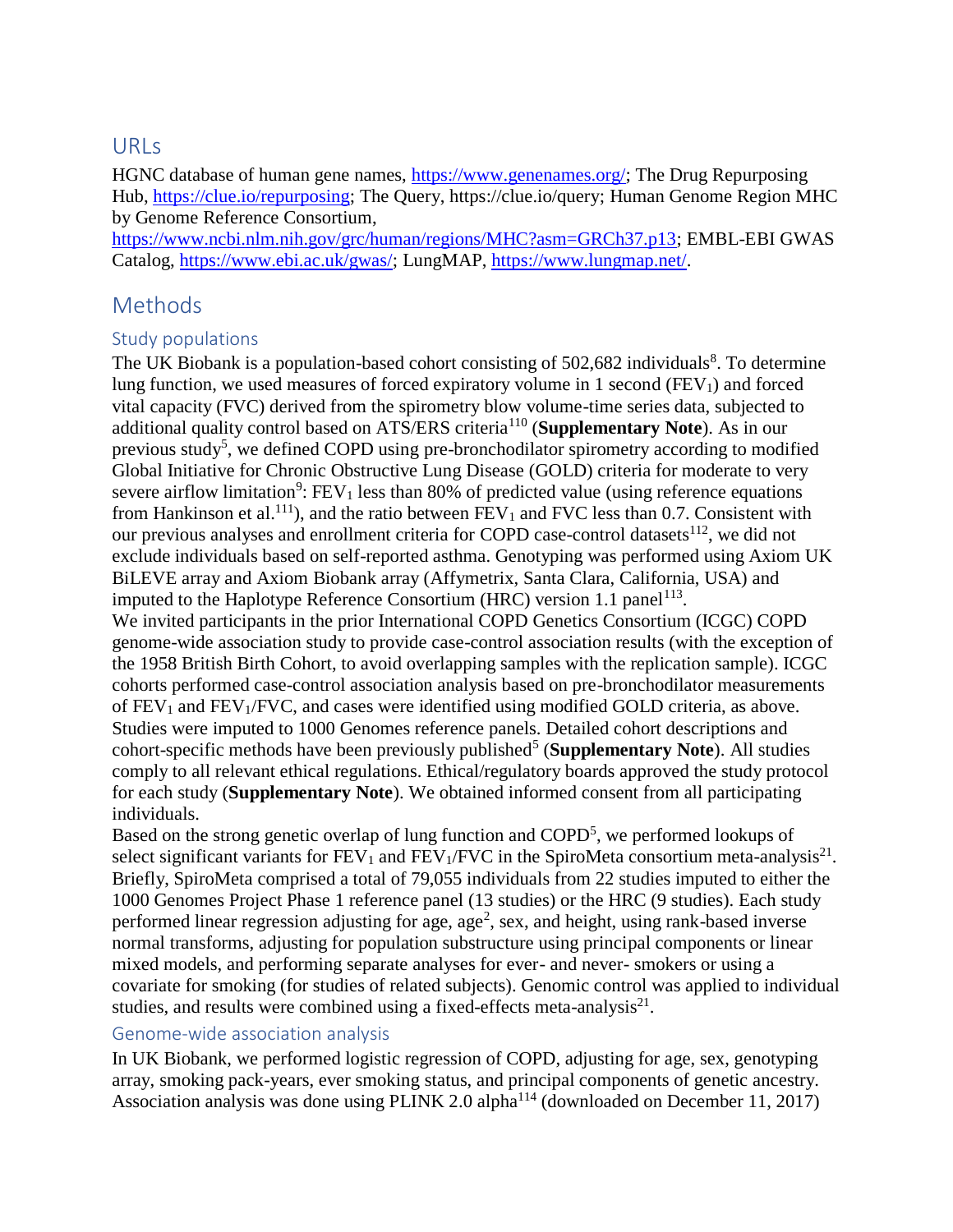with Firth-fallback settings, using Firth regression when quasi-complete separation or regularlogistic-regression convergence failure occurred. We performed a fixed-effects meta-analysis of all ICGC cohorts and UK Biobank using METAL (version  $2010-08-01$ )<sup>115</sup>. We assessed population substructure and cryptic relatedness by linkage disequilibrium (LD) score regression intercept<sup>10</sup>. We defined a genetic locus using a 2-Mb window  $(+/-1$  Mb) around a lead variant, with conditional analyses as described below.

To maximize our power to identify existing and discover new loci, we examined all loci at the genome-wide significance value of  $P < 5 \times 10^{-8}$ . We first characterized loci as being previously described (evidence of prior association with lung function<sup>12–20,116,117</sup> or COPD<sup>5,11,118</sup>) or novel. We defined previously reported signals if they were in the same LD block in Europeans<sup>119</sup> and in at least moderate LD  $(r^2 \ge 0.2)$ . For novel loci we attempted replication through association of each lead variant with either FEV<sub>1</sub> or FEV<sub>1</sub>/FVC ratio in SpiroMeta, using one-sided *P*-values with Bonferroni correction for the number of novel loci examined. Novel loci failing to meet a Bonferroni-corrected *P*-value were assessed for nominal significance (one-sided *P* < 0.05) or directional consistence with  $FEV<sub>1</sub>$  and  $FEV<sub>1</sub>/FVC$  ratio in SpiroMeta.

Cigarette smoking is the major environmental risk factor for COPD and genetic loci associated with cigarette smoking have been reported<sup>5,120</sup>. While we adjusted for cigarette smoking in our analysis, we further examined these effects by additionally testing for association of each locus with cigarette smoking and by looking at two separate analyses of ever- and never- smokers in UK Biobank. We tested for sex-specific genetic effects of genome-wide significant variants via a stratified analysis and interaction testing, using a 5% Bonferroni-corrected threshold to determine significance (**Supplementary Note**).

#### Identification of independent associations at genome-wide significant loci

We identified specific independent associations at genome-wide significant loci using GCTA- $COJO^{22}$ . This method utilizes an approximate conditional and joint analysis approach requiring summary statistics and representative LD information. As the UK Biobank provided the predominant sample, we used 10,000 randomly drawn unrelated individuals from this discovery dataset as a LD reference sample. We scaled genome-wide significance to a 2-Mb region, resulting in a locus-wide significant threshold of  $8 \times 10^{-5}$ , or  $2 \times 10^{-6}$  for variants in the major histocompatibility complex (MHC) region (chr6:28477797-33448354 in hg19). We created regional association plots via LocusZoom using 1000 Genomes EUR reference data<sup>121</sup> (Nov2014 release).

## Identification and prioritization of tissues and cell types, candidate variants, genes, and pathways

### Identification of enriched tissues and specific cell types

We used LD Score Regression (LDSC) to estimate the enrichment of functional annotations<sup>26</sup> and specifically expressed gene regions<sup>31</sup> on disease heritability. We utilized LDSC baseline models (e.g., conserved region, promoter flanking region), tissue-specific annotations from the Roadmap Epigenomics Program<sup>31</sup>, integrated tissue annotations from GenoSkyline<sup>25</sup>, and cell type-specific chromatin accessibility data<sup>27</sup> (ATAC-Seq). We used four single-cell gene expression (RNA-Seq) datasets to identify specific cell types (**Supplementary Note**), including 1) lung epithelial cells from normal and pulmonary fibrosis human lung<sup>28</sup> (Gene Expression Omnibus [GEO] accession GSE86618), 2) human induced pluripotent stem cells (iPSCs)-derived putative alveolar type 2 cells<sup>29</sup> (GSE96642), 3) mouse lungs at embryonic day 18.5 (E18.5) and 4) postnatal day 1 (P1) by Whitsett et al. (unpublished, available at LungMAP<sup>30</sup>). We also used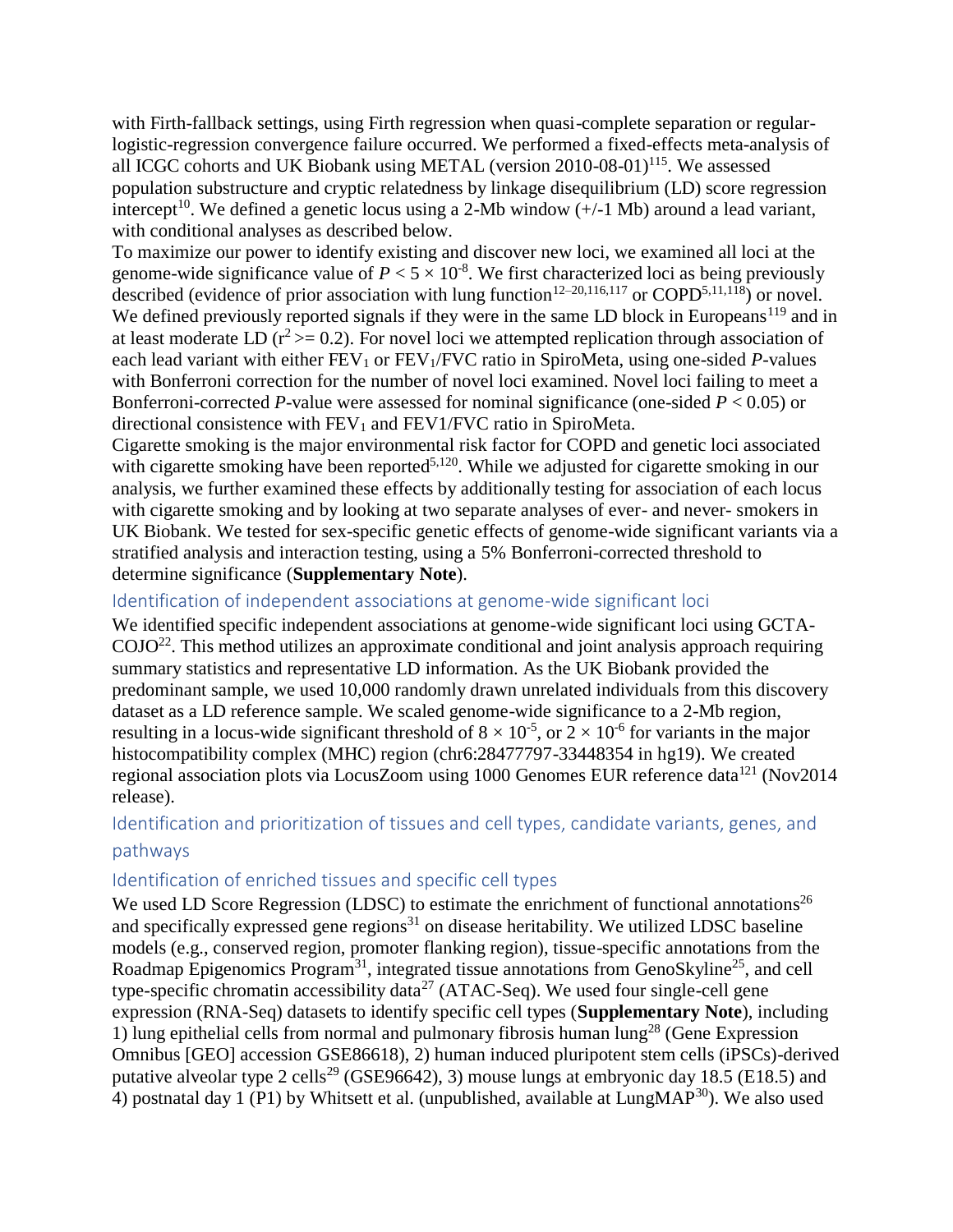SNPsea<sup>32</sup> to identify enriched cell types in genome-wide significant loci (**Supplementary Note**). We reported only estimates of coefficients and *P*-values for the Roadmap annotations and gene expression datasets, as theses analyses used –h2-cts, which does not report fold enrichment.

Fine-mapping of independent association signals at genome-wide significant loci

We used Bayesian fine-mapping at each locus to identify the credible set: the set of variants with a 99% probability of containing a causal variant. Briefly, for each genome-wide significant loci we calculated approximate Bayes factors<sup>33</sup> of association. We then selected variants in each locus, so that their cumulative posterior probability was equal or greater than 0.99 using an unscaled variance. At loci with multiple independent associations, we used statistics from approximate conditional analysis with GCTA software on each index variant adjusting for other independent variants in the loci. Otherwise, we used unconditioned statistics from our metaanalysis. Details on characterization of variant effects are summarized in the **Supplementary Note**.

## Identification of target genes

We used several computational approaches with corresponding available datasets to identify target genes in genome-wide significant loci. We used two methods that utilized gene expression data: 1) S-PrediXcan and 2) DEPICT. We used S-PrediXcan<sup>37</sup> to identify genes with genetically regulated expression associated with COPD. We used data from the Lung-eQTL consortium<sup>38</sup> (1,038 lung tissue samples) as an expression quantitative trait loci (eQTL) and gene expression reference database. S-PrediXcan tests for association between a trait and imputed gene expression using summary statistics. Here, we performed S-PrediXcan using models for proteincoding genes +/- 1 Mb from top-associated variants at genome-wide significant loci. We used DEPICT (Data-driven Expression Prioritized Integration for Complex Traits)<sup>42</sup> to prioritize genes from 'reconstituted' gene sets.

We also used additional information on gene regulation, including epigenetic data: 1) regulatory fine mapping, 2) methylation quantitative trait loci (mQTL), and 3) chromosome conformation capture. We used regulatory fine mapping (regfm $^{41}$ ) to overlap 99% credible interval (CI) variants at each GWAS locus with open chromatin regions based on DNAse hypersensitivity sites (DHS). DHS cluster accessibility state was then associated with gene expression levels (for 13,771 genes) from 22 tissues in the Roadmap Epigenomics Project<sup>41</sup>. Using both the 99% CI and DHS overlap, as well as the DHS state and transcript level association, regfm calculates a posterior probability of association of each gene +/- 1 Mb of the lead SNP at each GWAS locus. We also searched for overlapping mQTL data from lung tissue, as recently described  $39$ . To determine whether these signals co-localized (rather than being related due to linkage disequilibrium), we performed colocalization analysis between our GWAS and mQTL in genome-wide significant loci using eCAVIAR<sup>122</sup> (eQTL and GWAS CAusal Variants Identification in Associated Regions, **Supplementary Note**). We also sought information from publicly available chromosome conformation capture data<sup>40</sup>. We queried association statistics of chromatin contact (i.e., long range chromatin interactions) between top associated variants and gene promoters nearby in a lung (fetal lung fibroblast cell line (IMR90) and human lung tissue<sup>40</sup>) using  $HUGIn<sup>123</sup>$  (Hi-C Unifying Genomic Interrogator). We retained only the strongest associations (i.e., smallest *P*-value) for each cell line/primary cell in the analysis. Finally, we searched for signals from deleterious variants by querying consequences of variants within 99% credible sets containing fewer than 50 variants (**Supplementary Note**). We also searched for rare coding variants, based on exome sequencing results in the COPDGene, Boston Early-Onset COPD (BEOCOPD), and International COPD Genetics Network (ICGN) studies, as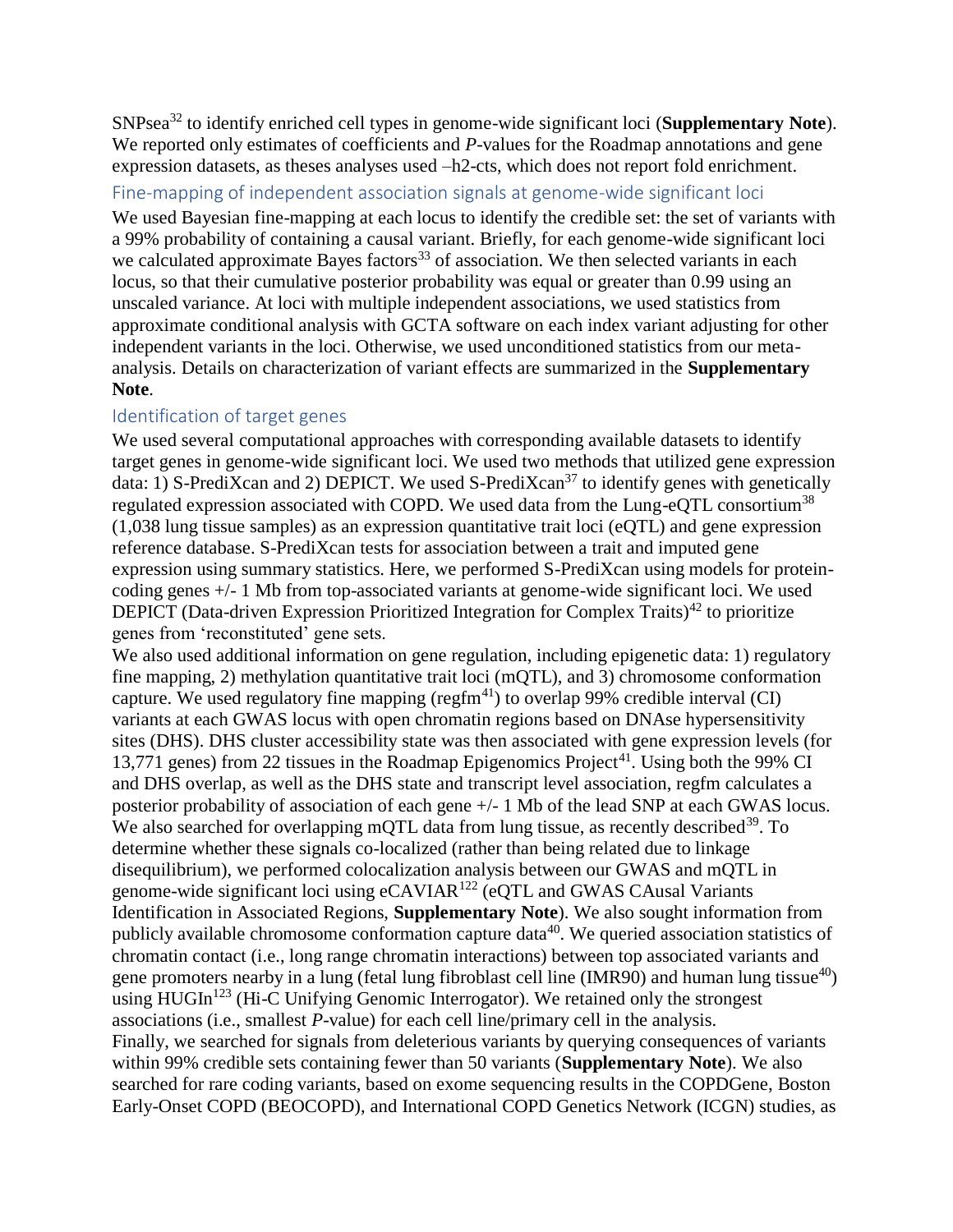previously described<sup>43</sup>. In brief, we performed exome sequencing on 485 severe COPD cases and 504 smoking resistant controls from the COPDGene study and 1,554 subjects ascertained through 631 probands with severe COPD from the BEOCOPD and the ICGN study. Details on statistical tests for single-variant and gene-based analyses are summarized in the **Supplementary Note**.

For each dataset described above, we used Bonferroni-corrected *P*-values, or a fixed posterior probability threshold to determine target genes at each locus. We reported protein-coding genes +/-1 Mb from a top associated variant. We restricted our search to genes from the GRCh37 server in bioma $Rt^{1/2}$  with updated HUGO Gene Nomenclature Committee (HGNC) names (downloaded from HGNC database of human gene names on June 7, 2018). For each locus, we used a 5% Bonferroni-corrected threshold (i.e., *P* < 0.05 divided by number of genes at that locus) to determine significance for 4 data types: gene expression data, chromatin conformation capture data, co-regulation of gene expression, and exome sequencing results. For two remaining datasets, we used a fixed posterior probability (of gene association with a GWAS locus) threshold of 0.1 for regfm and eCAVIAR. We considered genes that were implicated by gene expression or  $\geq$  2 combination of other datasets (e.g., methylation and chromatin conformation capture data) as target genes.

#### Identification of pathways

To identify enriched pathways in COPD-associated loci, we performed gene-set enrichment analysis using the "reconstituted" genes sets from DEPICT, as described above<sup>42</sup>. We defined significant gene sets using false discovery rate  $(FDR) < 5\%$ .

#### Effects on COPD-related and other phenotypes

COPD is a complex and heterogeneous disorder, comprised of different biologic processes and specific phenotypic effects. In addition, many loci discovered by GWAS have pleiotropic effects. To identify these effects, we performed analyses of a) identification of overlapping genetic loci between related disorders (asthma and pulmonary fibrosis) b) genetic association studies of our genome-wide significant findings using COPD-related phenotypes, including a cluster analysis to identify groups of variants that may be acting via similar mechanisms; c) look up of top variants in prior COPD-related quantitative computed tomography (CT) imaging feature GWAS, d) look up of associations with other diseases/traits using GWAS Catalog, and e) estimate the genetic correlation between COPD and other diseases/traits.

To identify overlapping loci between COPD and other respiratory disorders, we used gwas-pw<sup>53</sup> to perform pairwise analysis of GWAS. This method searches for shared genomic segments<sup>119</sup> using adaptive significance threshold, allowing detection of sub genome-wide significant loci. We identified shared segments or variants using posterior probability of colocalization greater than  $0.7<sup>53</sup>$ . We obtained GWAS summary statistics from previous studies of pulmonary fibrosis<sup>55</sup> and asthma in Europeans<sup>54</sup>. For the overlap analysis of COPD with asthma, we examined the influence of the inclusion of individuals with self-reported asthma on both the overlap of discrete GWAS loci (using gwas-pw) and genome-wide genetic correlation (using LD score regression) by performing these analyses in the meta-analysis of ICGC studies and the UK Biobank (with individuals with asthma removed from cases in the latter). To assess heterogeneous effects of COPD susceptibility loci on COPD-related features (phenotypes), we evaluated associations of our genome-wide significant SNPs with 121 detailed phenotypes (e.g., lung function, computed tomography-derived metrics, biomarkers, and comorbidities) available in 6,760 COPDGene non-Hispanic whites. We calculated Z-scores for each SNP-phenotype combination relative to the COPD risk allele to create a SNP by phenotype Z-score matrix. We tested each COPD-related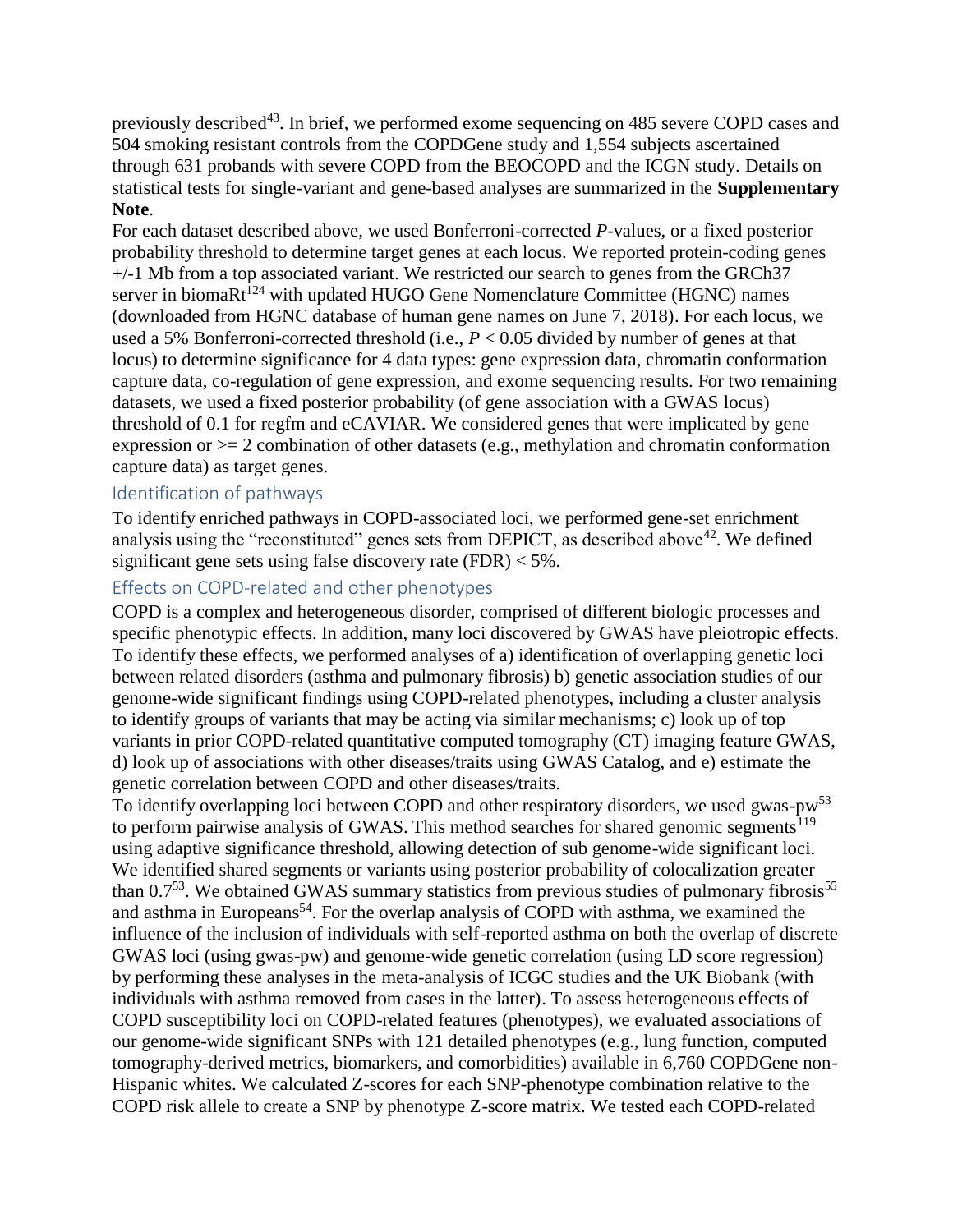phenotype with at least one nominally significant association with one of our genome-wide significant COPD SNPs, leaving us with 107 phenotypes. We then oriented all Z-scores to be positive (based on sign of median Z score) in association with each phenotype to avoid clustering based on direction of association. To avoid clustering phenotypes only by strength of association with SNPs, we scaled Z-scores within each phenotype by subtracting mean Z-scores and dividing by the standard deviation of Z-scores within each phenotype. We then scaled Z-scores across SNPs to circumvent clustering of SNPs according only to relative strength of association with phenotypes. We then performed hierarchical clustering of the scaled Z-scores of associations between SNPs and phenotypes to identify clusters of SNPs and phenotypes for all 107 phenotypes as well as in the subset of 26 quantitative imaging phenotypes. We performed the clustering of variants both in the set of all genome-wide significant variants in discovery as well as in the subset of known variants plus novel variants meeting a strict Bonferroni threshold in SpiroMeta replication (**Supplementary Note**). We further examined top variant associations with COPD-related traits through a look-up of top variants in a prior GWAS of 12,031 subjects with quantitative emphysema and airway CT features<sup>50</sup>. To examine overlap of our COPD results with other traits, we downloaded genome-wide significant associations from the GWAS Catalog<sup>51</sup> ( $P < 5 \times 10^{-8}$ ; downloaded on April 10, 2018). Between a pair of COPD- and traitassociated variants within the same LD block in Europeans<sup>119</sup>, we computed the LD using the European ancestry panel<sup>125</sup> and considered the overlap if variants were in at least in moderate LD  $(r^2 \geq 0.2)$ . We estimated genetic correlation between COPD and other diseases/traits using a web engine for LDSC, LD  $Hub<sup>52</sup>$ . We assessed the results using a 5% Bonferroni-corrected significance level.

## Identification of drug targets

We queried our target genes using the Drug Repurposing Hub<sup>48</sup>. This resource contains comprehensive annotations of launched drugs, drugs in phases 1-3 of clinical development, previously approved and preclinical or tool compounds, curated using publicly available sources (e.g., ChEMBL and Drugbank) and proprietary sources. We performed drug-gene expression similarity analysis<sup>49</sup> (the Query) using a ranked gene set from a gene-based association test<sup>37</sup> (**Supplementary Note**).

### Reporting Summary

We provide further information on research design in the **Life Sciences Reporting Summary** linked to this article.

## Data availability statement

The genome-wide association summary statistics are available at the database of Genotypes and Phenotypes (dbGaP) under accession phs000179.v5.p2 and via the UK Biobank. Derived phenotypic data for COPD case control status is also available in the UK Biobank.

# References (Methods-only)

- 110. Miller, M. R. *et al.* Standardisation of spirometry. *Eur. Respir. J.* **26,** 319–38 (2005).
- 111. Hankinson, J. L., Odencrantz, J. R. & Fedan, K. B. Spirometric reference values from a sample of the general U.S. population. *Am. J. Respir. Crit. Care Med.* **159,** 179–87 (1999).
- 112. Regan, E. A. *et al.* Genetic epidemiology of COPD (COPDGene) study design. *COPD* **7,** 32–43 (2010).
- 113. McCarthy, S. *et al.* A reference panel of 64,976 haplotypes for genotype imputation. *Nat.*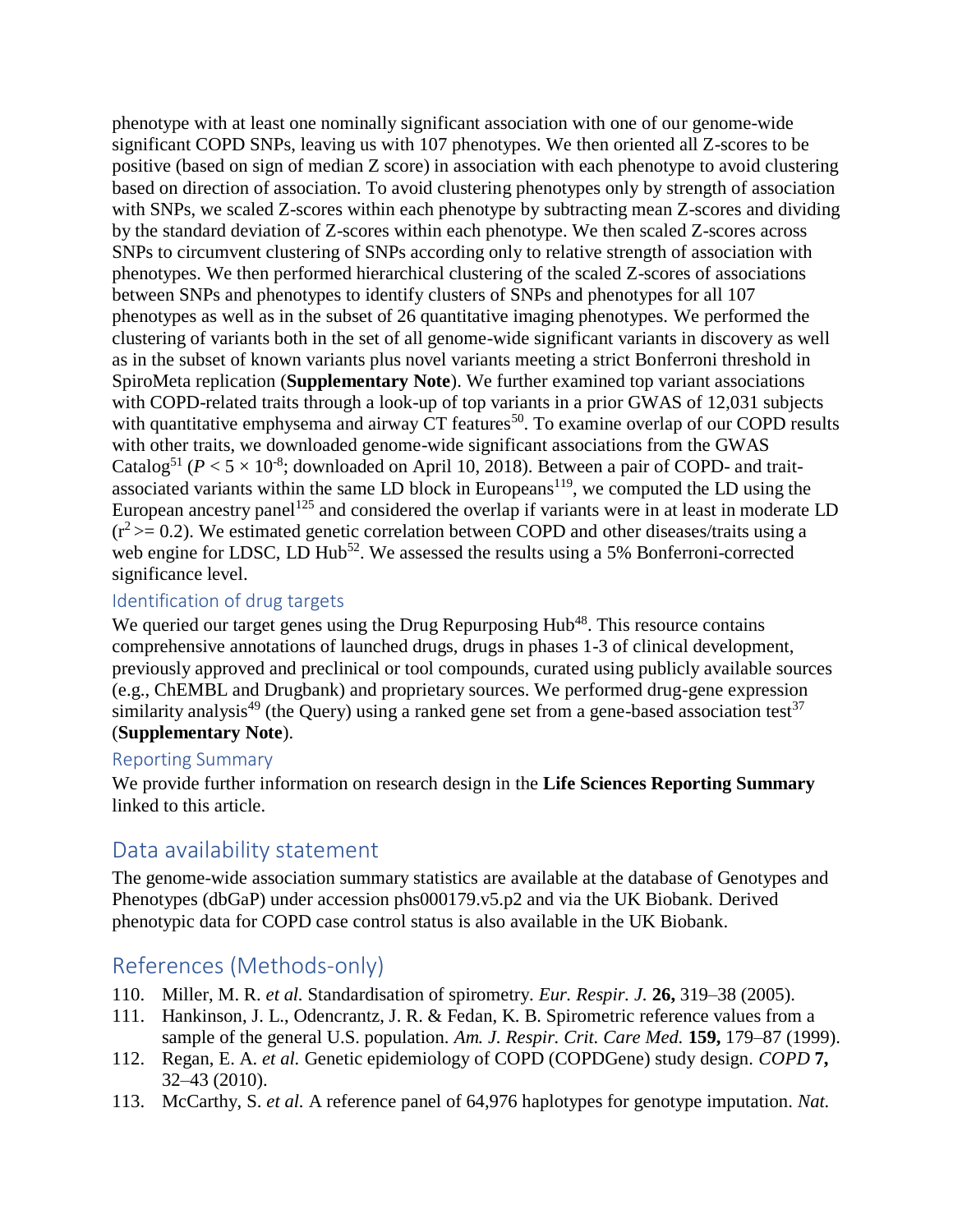*Genet.* **48,** 1279–83 (2016).

- 114. Chang, C. C. *et al.* Second-generation PLINK: rising to the challenge of larger and richer datasets. *Gigascience* **4,** 7 (2015).
- 115. Willer, C. J., Li, Y. & Abecasis, G. R. METAL: fast and efficient meta-analysis of genomewide association scans. *Bioinformatics* **26,** 2190–2191 (2010).
- 116. Lutz, S. M. *et al.* A genome-wide association study identifies risk loci for spirometric measures among smokers of European and African ancestry. *BMC Genet.* **16,** 138 (2015).
- 117. Loth, D. W. *et al.* Genome-wide association analysis identifies six new loci associated with forced vital capacity. *Nat Genet* **46,** 669–677 (2014).
- 118. Hobbs, B. D. *et al.* Exome Array Analysis Identifies a Common Variant in IL27 Associated with Chronic Obstructive Pulmonary Disease. *Am J Respir Crit Care Med* **194,** 48–57 (2016).
- 119. Berisa, T. & Pickrell, J. K. Approximately independent linkage disequilibrium blocks in human populations. *Bioinformatics* **32,** 283–5 (2016).
- 120. Consortium, T. and G. & Tobacco and Genetics Consortium. Genome-wide meta-analyses identify multiple loci associated with smoking behavior. *Nat. Genet.* **42,** 441–7 (2010).
- 121. Pruim, R. J. *et al.* LocusZoom: regional visualization of genome-wide association scan results. *Bioinformatics* **26,** 2336–7 (2010).
- 122. Hormozdiari, F. *et al.* Colocalization of GWAS and eQTL Signals Detects Target Genes. *Am. J. Hum. Genet.* **99,** 1245–1260 (2016).
- 123. Martin, J. S. *et al.* HUGIn: Hi-C Unifying Genomic Interrogator. *Bioinformatics* **33,** 3793–3795 (2017).
- 124. Durinck, S., Spellman, P. T., Birney, E. & Huber, W. Mapping identifiers for the integration of genomic datasets with the R/Bioconductor package biomaRt. *Nat. Protoc.* **4,** 1184–91 (2009).
- 125. Machiela, M. J. & Chanock, S. J. LDlink: a web-based application for exploring population-specific haplotype structure and linking correlated alleles of possible functional variants. *Bioinformatics* **31,** 3555–7 (2015).

# Full author list

## **The SpiroMeta Consortium**:

Nick Shrine<sup>5</sup>, Anna L Guyatt<sup>5</sup>, Chiara Batini<sup>5</sup>, Jing Hua Zhao<sup>53</sup>, Matthias Wielscher<sup>54</sup>, Understanding Society Scientific Group<sup>55</sup>, Stefan Weiss<sup>56</sup>, Katherine A Kentistou<sup>57,58</sup>, James P Cook<sup>59</sup>, Jennie Hui<sup>60,61,62,63</sup>, Stefan Karrasch<sup>64,65,66</sup>, Medea Imboden<sup>67,68</sup>, Sarah E Harris<sup>69,70</sup>, Jonathan Marten<sup>71</sup>, Stefan Enroth<sup>72</sup>, Shona M Kerr<sup>71</sup>, Ida Surakka<sup>73,74</sup>, Veronique Vitart<sup>71</sup>, Terho Lehtimäki<sup>75</sup>, Ralf Ewert<sup>76</sup>, Christian Gieger<sup>77</sup>, Georg Homuth<sup>56</sup>, Peter K Joshi<sup>57</sup>, Claudia Langenberg<sup>78</sup>, Lars Lind<sup>79</sup>, Jian'an Luan<sup>78</sup>, Anubha Mahajan<sup>80</sup>, Alison Murray<sup>81</sup>, David J Porteous<sup>69,70</sup>, Rajesh Rawal<sup>77,82</sup>, Blair H Smith<sup>83</sup>, Paul RHJ Timmers<sup>57</sup>, Olli T Raitakari<sup>84,85</sup>, Mika Kähönen<sup>86</sup>, Ozren Polasek<sup>87,57</sup>, Ulf Gyllensten<sup>72</sup>, Igor Rudan<sup>57</sup>, Ian J Deary<sup>69,88</sup>, Nicole M Probst-Hensch<sup>67,68</sup>, Holger Schulz <sup>64,66</sup>, Alan L James<sup>60,89,90</sup>, James F Wilson<sup>57,71</sup>, Beate Stubbe<sup>76</sup>, Eleftheria Zeggini<sup>91,92</sup>, Marjo-Riitta Jarvelin<sup>93,94,95,54,96</sup>, Nick Wareham<sup>78</sup>, Caroline Hayward<sup>71</sup>, Andrew P Morris<sup>59,80</sup>, David P Strachan<sup>41</sup>, Ian P Hall<sup>28,29</sup>, Martin D Tobin<sup>5,49</sup>, Louise V Wain<sup>5,49</sup>

53 Cardiovascular Epidemiology Unit, Department of Public Health and Primary Care, University of Cambridge, Cambridge, UK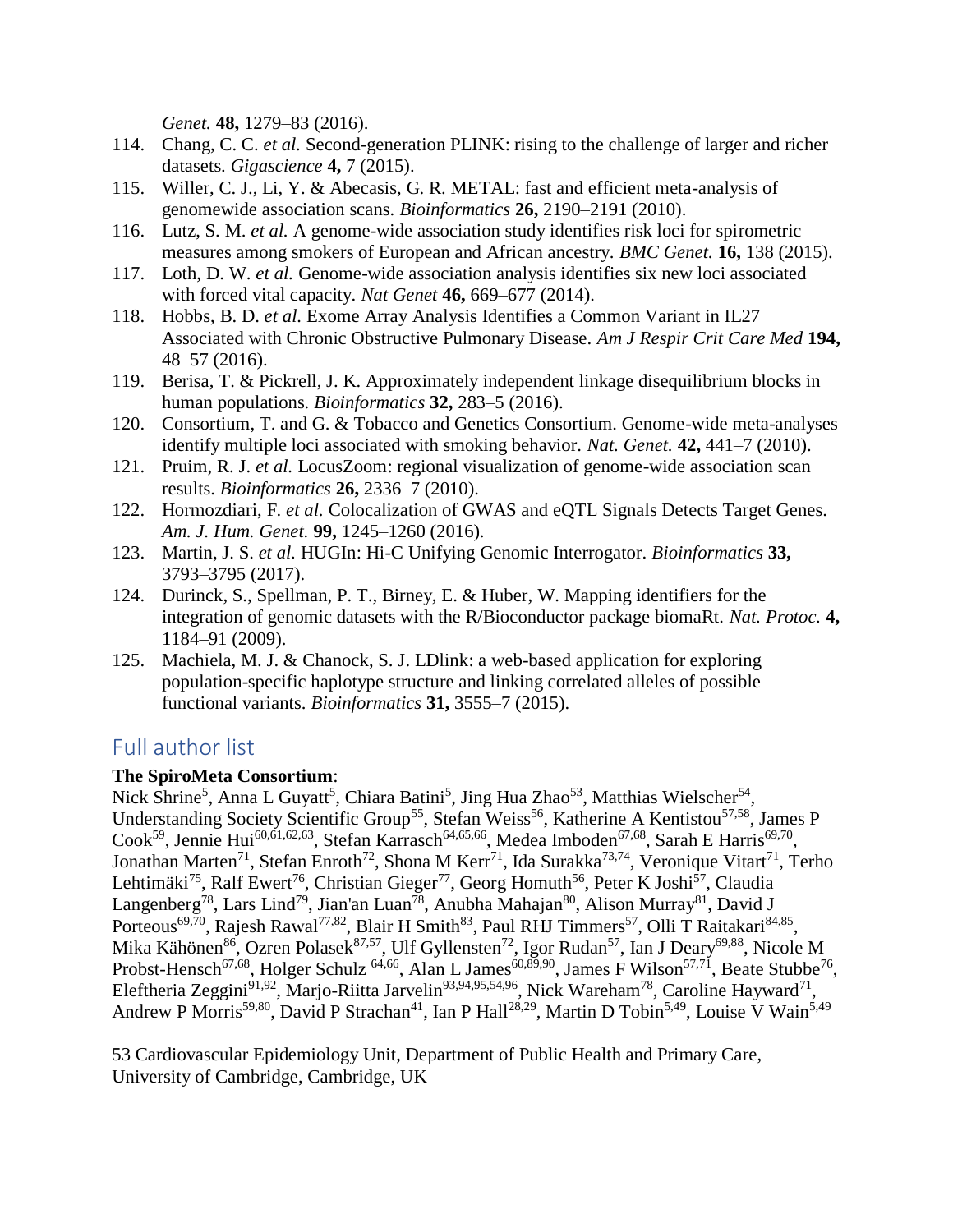54 Department of Epidemiology and Biostatistics, MRC–PHE Centre for Environment & Health, School of Public Health, Imperial College London, London, UK

55 A list of contributors can be found in the Supplementary Note

56 Interfaculty Institute for Genetics and Functional Genomics, Department of Functional Genomics, University Medicine Greifswald, Greifswald, Germany

57 Centre for Global Health Research, Usher Institute for Population Health Sciences and Informatics, University of Edinburgh, Edinburgh, UK

58 Centre for Cardiovascular Sciences, Queen's Medical Research Institute, University of Edinburgh, Edinburgh, UK

59 Department of Biostatistics, University of Liverpool, Liverpool, UK

60 Busselton Population Medical Research Institute, Sir Charles Gairdner Hospital, Nedlands WA, Australia

61 School of Population Health, The University of Western Australia, Crawley WA, Australia 62 PathWest Laboratory Medicine of WA, Sir Charles Gairdner Hospital, Crawley WA,

Australia

63 School of Pathology and Laboratory Medicine, The University of Western Australia, Crawley WA, Australia

64 Institute of Epidemiology, Helmholtz Zentrum Muenchen – German Research Center for Environmental Health, Neuherberg, Germany

65 Institute and Outpatient Clinic for Occupational, Social and Environmental Medicine, Ludwig-Maximilians-Universität, Munich, Germany

66 Comprehensive Pneumology Center Munich (CPC-M), Member of the German Center for Lung Research (DZL), Munich, Germany

67 Swiss Tropical and Public Health Institute, Basel, Switzerland

68 University of Basel, Switzerland

69 Centre for Cognitive Ageing and Cognitive Epidemiology, University of Edinburgh, Edinburgh, UK

70 Centre for Genomic and Experimental Medicine, Institute of Genetics & Molecular Medicine, University of Edinburgh, Western General Hospital, Edinburgh, UK

71 Medical Research Council Human Genetics Unit, Institute of Genetics and Molecular Medicine, University of Edinburgh, Edinburgh, UK

72 Department of Immunology, Genetics and Pathology, Uppsala Universitet, Science for Life Laboratory, Uppsala, Sweden

73 Institute for Molecular Medicine Finland (FIMM), University of Helsinki, Helsinki, Finland 74 The National Institute for Health and Welfare (THL), Helsinki, Finland

75 Department of Clinical Chemistry, Fimlab Laboratories, and Finnish Cardiovascular Research Center - Tampere, Faculty of Medicine and Life Sciences, University of Tampere, Tampere, Finland

76 Department of Internal Medicine B - Cardiology, Intensive Care, Pulmonary Medicine and Infectious Diseases, University Medicine Greifswald, Greifswald, Germany

77 Research Unit of Molecular Epidemiology, Institute of Epidemiology, Helmholtz Zentrum Muenchen – German Research Center for Environmental Health, Neuherberg, Germany

78 MRC Epidemiology Unit, University of Cambridge School of Clinical Medicine, Cambridge, UK

79 Department of Medical Sciences, Cardiovascular Epidemiology, Uppsala University, Uppsala, Sweden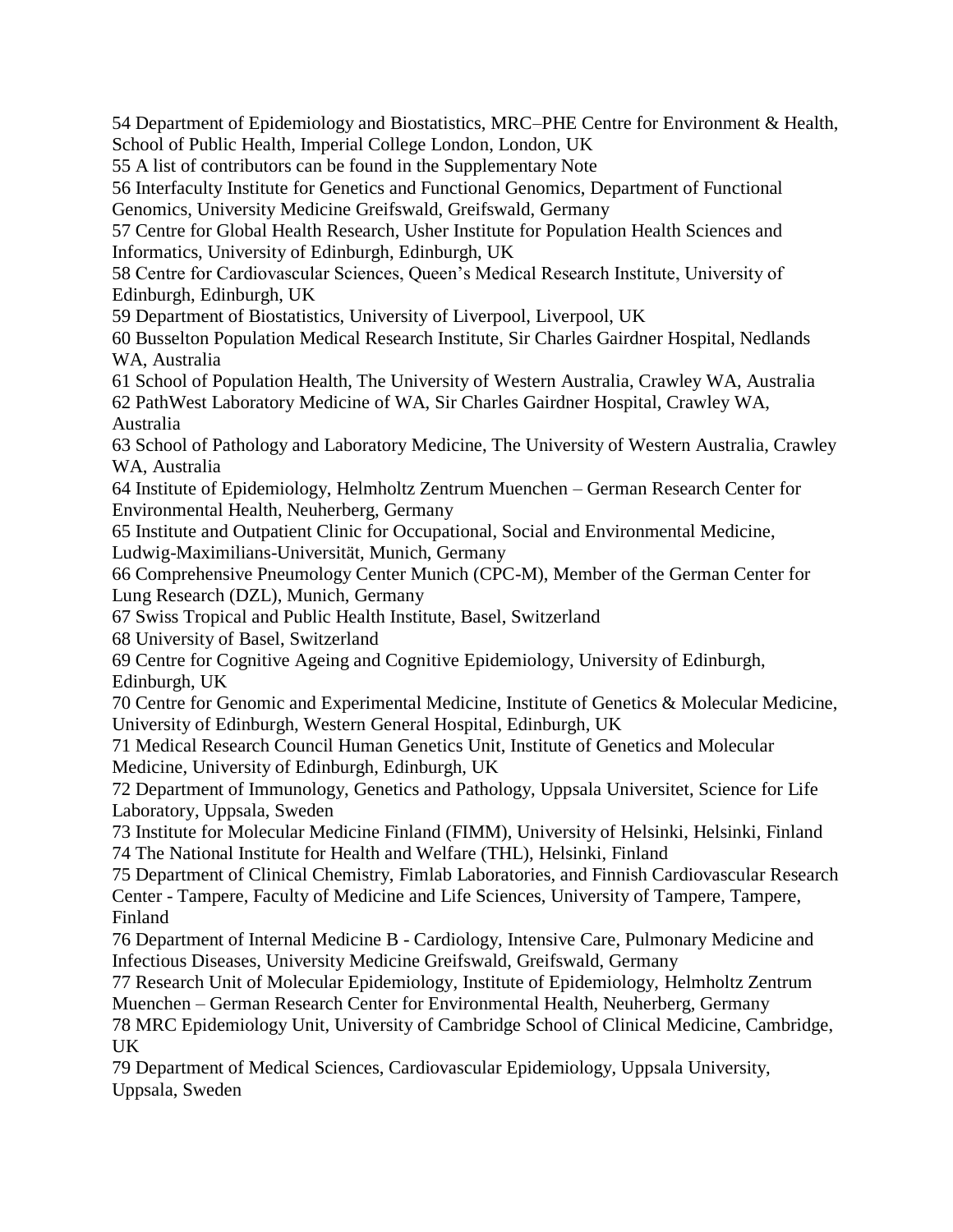80 Wellcome Trust Centre for Human Genetics, University of Oxford, Oxford, UK 81 The Institute of Medical Sciences, Aberdeen Biomedical Imaging Centre, University of Aberdeen, Aberdeen, UK

82 Institute of Epidemiology and Social Medicine, University of Münster, Münster, Germany 83 Division of Population Health and Genomics, Ninewells Hospital and Medical School, University of Dundee, Dundee, UK

84 Department of Clinical Physiology and Nuclear Medicine, Turku University Hospital, Turku, Finland

85 Research Centre of Applied and Preventive Cardiovascular Medicine, University of Turku, Turku, Finland

86 Department of Clinical Physiology, Tampere University Hospital, and Finnish Cardiovascular Research Center - Tampere, Faculty of Medicine and Life Sciences, University of Tampere, Tampere, Finland

87 University of Split School of Medicine, Split, Croatia

88 Department of Psychology, University of Edinburgh, Edinburgh, UK

89 Department of Pulmonary Physiology and Sleep Medicine, Sir Charles Gairdner Hospital, Nedlands WA, Australia

90 School of Medicine and Pharmacology, The University of Western Australia, Crawley, Australia

91 Wellcome Sanger Institute, Hinxton, UK

92 Institute of Translational Genomics, Helmholtz Zentrum Muenchen – German Research Center for Environmental Health, Neuherberg, Germany

93 Center for Life Course Health Research, Faculty of Medicine, University of Oulu, Oulun yliopisto, Finland

94 Biocenter Oulu, University of Oulu, Finland

95 Unit of Primary Health Care, Oulu University Hospital, OYS, Oulu, Finland

96 Department of Life Sciences, College of Health and Life Sciences, Brunel University London, Uxbridge, UK

## **The International COPD Genetics Consortium**:

Alvar Agusti<sup>97</sup>, Wayne Anderson<sup>98</sup>, Nawar Bakerly<sup>99,100</sup>, Per Bakke<sup>14</sup>, Robert Bals<sup>101</sup>, Kathleen C. Barnes<sup>37</sup>, R Graham Barr<sup>15</sup>, Terri H. Beaty<sup>16</sup>, Eugene R. Bleecker<sup>12</sup>, H. Marike Boezen<sup>22,23</sup>, Yohan Bossé<sup>4,45</sup>, Russell Bowler<sup>21</sup>, Christopher Brightling<sup>102,49</sup>, Marleen de Bruijne<sup>103,104</sup>, Peter J. Castaldi<sup>1</sup>, Bartolome Celli<sup>24</sup>, Michael H. Cho<sup>1,24</sup>, Harvey O. Coxson<sup>105</sup>, James D. Crapo<sup>21</sup>, Ron Crystal<sup>106</sup>, Pim de Jong<sup>107</sup>, Asger Dirksen<sup>108</sup>, Jennifer Dy<sup>109</sup>, Marilyn Foreman<sup>110</sup>, Judith Garcia-Aymerich<sup>111,112,113</sup>, Pierre Gevenois<sup>114</sup>, Soumitra Ghosh<sup>42</sup>, Hester Gietema<sup>115</sup>, Amund Gulsvik<sup>14</sup>, Ian P. Hall<sup>28,29</sup>, Nadia Hansel<sup>116</sup>, Craig P. Hersh<sup>1,24</sup>, Brian D. Hobbs<sup>1,24</sup>, Eric Hoffman<sup>117</sup>, Noor Kalsheker<sup>118</sup>, Hans-Ulrich Kauczor<sup>119</sup>, Woo Jin Kim<sup>31</sup>, Deog Kyeom Kim<sup>9</sup>, Tarja Laitinen<sup>120</sup>, Diether Lambrechts<sup>121,122</sup>, Sang-Do Lee<sup>123</sup>, Augusto A. Litonjua<sup>124</sup>, David A. Lomas<sup>32</sup>, Stephanie J. London<sup>10</sup>, Daan W. Loth<sup>18</sup>, Sharon M. Lutz<sup>125</sup>, David Lynch<sup>126</sup>, William MacNee<sup>127</sup>, Merry-Lynn McDonald<sup>128</sup>, Deborah A. Meyers<sup>12</sup>, John D. Newell<sup>117</sup>, Borge G. Nordestgaard<sup>129,130</sup>, George T. O'Connor<sup>33,34</sup>, Ma'en Obeidat<sup>13</sup>, Yeon-Mok Oh<sup>123</sup>, Peter D. Paré<sup>13,131</sup>, Massimo Pistolesi<sup>132</sup>, Dirkje S. Postma<sup>23</sup>, Milo Puhan<sup>133</sup>, Elizabeth Regan<sup>134</sup>, Stephen S. Rich<sup>46</sup>, Joon Beom Seo<sup>135</sup>, Andrea Short<sup>136</sup>, Edwin K. Silverman<sup>1,24</sup>, David Sparrow<sup>40</sup>, Berend Stoel<sup>137</sup>, David P. Strachan<sup>41</sup>, Nicola Sverzellati<sup>138</sup>, Ruth Tal-Singer<sup>42</sup>, Gerben ter Riet<sup>139</sup>, Yohannes Tesfaigzi<sup>17</sup>, Martin D. Tobin<sup>5,49</sup>, Edwin J.R. Van Beek<sup>140</sup>, Bram van Ginneken<sup>141</sup>, Jørgen Vestbo<sup>43</sup>, Claus F.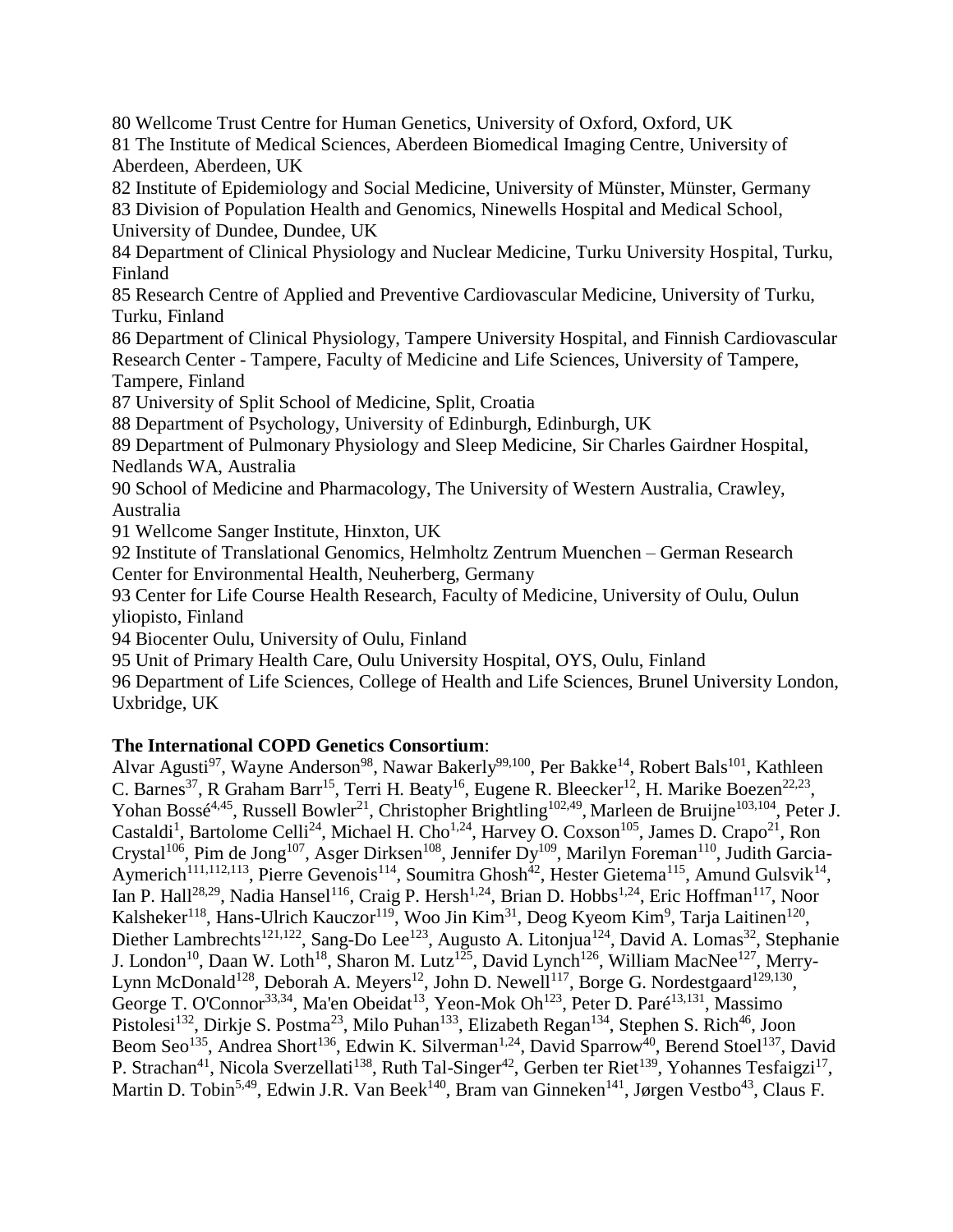Vogelmeier<sup>142</sup>, Louise V. Wain<sup>5,49</sup>, Adam Wanner<sup>143</sup>, George Washko<sup>144</sup>, Els Wauters<sup>145</sup>, Emiel FM Wouters<sup>146</sup>, Robert P. Young<sup>147</sup>, Loems Zeigler-Heitbrock<sup>148</sup>

97 Respiratory Institue, Hospital Clinic, University of Barcelona, IDIBAPS, CIBERES, Spain 98 University of North Carolina at Chapel Hill, Medicine, Chapel Hill, NC, USA 99 Salford Royal NHS Foundation Trust, Salford , UK

100 Manchester Academic Health Sciences Centre, The University of Manchester, Manchester, UK

101 Department of Internal Medicine V - Pulmonology, Allergology and Critical Care Medicine, Saarland University, Homburg, Germany

102 Department of Respiratory Medicine, Allergy and Thoracic Surgery, Glenfield Hospital, University of Leicester, Leicester, UK

103 Biomedical Imaging Group Rotterdam, Departments of Radiology and Medical Informatics, Erasmus MC, Rotterdam, the Netherlands

104 Department of Computer Science, University of Copenhagen, Copenhagen, Denmark 105 Department of Radiology, University of British Columbia, Canada

106 Department of Genetic Medicine and Division of Pulmonary and Critical Care Medicine,

Department of Medicine, Weill Cornell Medical College, New York, NY, USA

107 Department of Respiratory Medicine, University Medical Center Utrecht, Utrecht, the Netherlands

108 Department of Respiratory Medicine, Herlev and Gentofte Hospital, Copenhagen, Denmark 109 Department of Electrical and Computer Engineering, Northeastern University, Boston, MA, USA

110 Morehouse School of Medicine, Atlanta, GA, USA

111 ISGlobal, Barcelona, España

112 Universitat Pompeu Fabra (UPF), Barcelona, España

113 CIBER Epidemiología y Salud Pública (CIBERESP), Barcelona, España

114 Department of Radiology, Hôpital Erasme, Université libre de Bruxelles, Belgium

115 Department of Radiology, Maastricht University Medical Center, Maastricht, the Netherlands

116 Department of Medicine, Johns Hopkins University, Baltimore, MD, USA

117 Department of Radiology, University of Iowa, Iowa City, IA, USA

118 School of Life Sciences, The University of Nottingham, Nottingham, UK

119 Department of Diagnostic and Interventional Radiology, University of Heidelberg,

Translational Lung Research Center Heidelberg, Heidelberg, Germany

120 Department of Pulmonary Diseases and Clinical Allergology, Turku University Hospital, University of Turku, Turku, Finland

121 Vesalius Research Center (VRC), VIB, Leuven, Belgium

122 Laboratory for Translational Genetics, Department of Oncology, KU Leuven, Leuven, Belgium

123 Department of Pulmonary and Critical Care Medicine and Clinical Research Center for Chronic Obstructive Airway Diseases, Asan Medical Center, University of Ulsan College of Medicine, Songpa-gu, Seoul, Republic of Korea

124 Division of Pediatric Pulmonary Medicine, Department of Pediatrics, Golisano Children's Hospital at Strong, University of Rochester Medical Center, Rochester, NY, USA